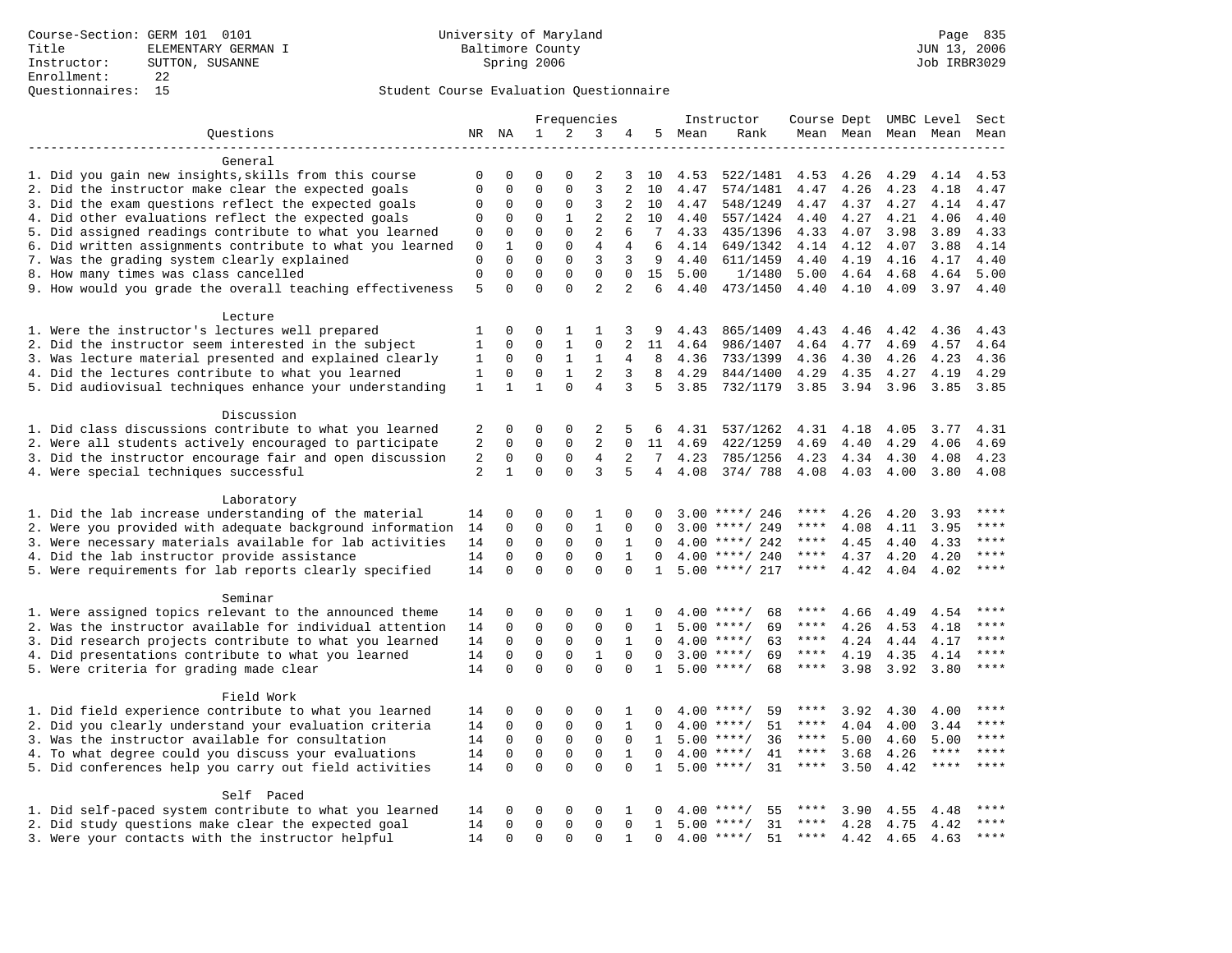| Course-Section: GERM 101 0101 |                     | University of Maryland                  | Page 835     |
|-------------------------------|---------------------|-----------------------------------------|--------------|
| Title                         | ELEMENTARY GERMAN I | Baltimore County                        | JUN 13, 2006 |
| Instructor:                   | SUTTON, SUSANNE     | Spring 2006                             | Job IRBR3029 |
| Enrollment:                   |                     |                                         |              |
| Ouestionnaires: 15            |                     | Student Course Evaluation Questionnaire |              |

| Credits Earned |              | Cum. GPA      | Expected Grades |    | Reasons  | Type                |                             | Majors |                                   |  |
|----------------|--------------|---------------|-----------------|----|----------|---------------------|-----------------------------|--------|-----------------------------------|--|
| $00 - 27$      | 2            | $0.00 - 0.99$ |                 | Α  |          | Required for Majors | Graduate                    | 0      | Major                             |  |
| $28 - 55$      |              | $1.00 - 1.99$ |                 | В  |          |                     |                             |        |                                   |  |
| $56 - 83$      | 2            | $2.00 - 2.99$ |                 | C. | 5        | General             | Under-grad                  | 15     | Non-major                         |  |
| $84 - 150$     | 4            | $3.00 - 3.49$ |                 | D  | 0        |                     |                             |        |                                   |  |
| Grad.          | $\mathbf{0}$ | $3.50 - 4.00$ | 4               | F  | $\Omega$ | Electives           |                             |        | #### - Means there are not enough |  |
|                |              |               |                 | P  | $\Omega$ |                     | responses to be significant |        |                                   |  |
|                |              |               |                 |    | $\Omega$ | Other               |                             |        |                                   |  |
|                |              |               |                 |    | $\Omega$ |                     |                             |        |                                   |  |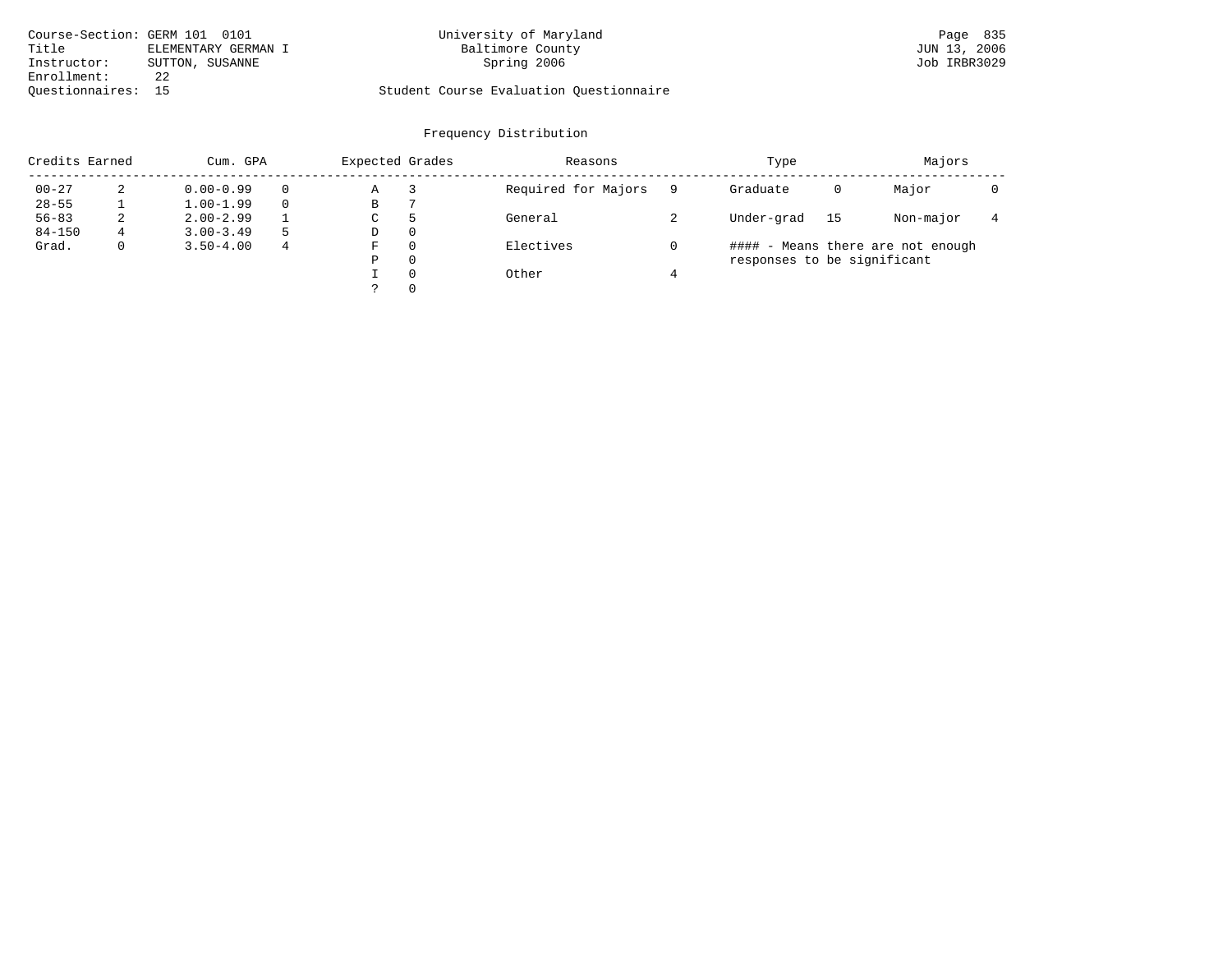|                                                           | Frequencies  |                      |          | Instructor     |              |                | Course Dept  |      | UMBC Level       |           | Sect              |      |      |                   |
|-----------------------------------------------------------|--------------|----------------------|----------|----------------|--------------|----------------|--------------|------|------------------|-----------|-------------------|------|------|-------------------|
| Ouestions                                                 | NR           | ΝA                   |          | $\mathcal{L}$  | κ            |                | 5.           | Mean | Rank             |           | Mean Mean         | Mean | Mean | Mean              |
| General                                                   |              |                      |          |                |              |                |              |      |                  |           |                   |      |      |                   |
| 1. Did you gain new insights, skills from this course     | O            | 0                    | O        |                |              |                |              | 4.17 | 947/1481         | 4.16 4.26 |                   | 4.29 | 4.14 | 4.17              |
| 2. Did the instructor make clear the expected goals       | 0            | 0                    | $\Omega$ | $\Omega$       | 1            |                |              | 4.17 | 909/1481         | 4.08      | 4.26              | 4.23 | 4.18 | 4.17              |
| 3. Did the exam questions reflect the expected goals      | O            | $\Omega$             | $\Omega$ | $\Omega$       | $\Omega$     |                | 3            | 4.50 | 498/1249         | 4.57      | 4.37              | 4.27 | 4.14 | 4.50              |
| 4. Did other evaluations reflect the expected goals       | $\Omega$     | $\Omega$             | $\Omega$ | $\Omega$       |              | 4              |              | 4.00 | 959/1424         | 4.14      | 4.27              | 4.21 | 4.06 | 4.00              |
| 5. Did assigned readings contribute to what you learned   | $\mathbf 0$  | $\Omega$             | $\Omega$ | $\Omega$       | $\Omega$     | 4              |              | 4.33 | 435/1396         | 4.27      | 4.07              | 3.98 | 3.89 | 4.33              |
| 6. Did written assignments contribute to what you learned | $\mathbf 0$  | $\Omega$             | $\Omega$ | $\Omega$       |              |                |              | 4.17 | 626/1342         | 4.00      | 4.12              | 4.07 | 3.88 | 4.17              |
| 7. Was the grading system clearly explained               | $\Omega$     | $\Omega$             | $\Omega$ | $\Omega$       | $\Omega$     |                |              | 4.17 | 854/1459         | 4.27      | 4.19              | 4.16 | 4.17 | 4.17              |
| 8. How many times was class cancelled                     | 0            | $\Omega$             | $\Omega$ | $\Omega$       | 4            | $\mathfrak{D}$ | $\Omega$     |      | 3.33 1462/1480   | 3.42      | 4.64              | 4.68 | 4.64 | 3.33              |
| 9. How would you grade the overall teaching effectiveness | $\mathbf{1}$ | $\Omega$             | O        | ∩              | ς            | $\overline{a}$ | $\Omega$     |      | 3.40 1267/1450   | 3.35      | 4.10              | 4.09 |      | $3.97 \quad 3.40$ |
| Lecture                                                   |              |                      |          |                |              |                |              |      |                  |           |                   |      |      |                   |
| 1. Were the instructor's lectures well prepared           | 0            | 0                    | 0        | 0              | 0            |                |              | 4.50 | 762/1409         | 4.28      | 4.46              | 4.42 | 4.36 | 4.50              |
| 2. Did the instructor seem interested in the subject      | 0            | $\Omega$             | $\Omega$ | $\Omega$       | $\Omega$     |                |              |      | 4.50 1107/1407   | 4.44      | 4.77              | 4.69 | 4.57 | 4.50              |
| 3. Was lecture material presented and explained clearly   | 0            | $\Omega$             | $\Omega$ | $\Omega$       | $\Omega$     |                |              | 4.17 | 910/1399         | 3.94      | 4.30              | 4.26 | 4.23 | 4.17              |
| 4. Did the lectures contribute to what you learned        | 0            | $\Omega$             | $\Omega$ | $\Omega$       | 3            |                |              |      | 3.83 1110/1400   | 3.83      | 4.35              | 4.27 | 4.19 | 3.83              |
| 5. Did audiovisual techniques enhance your understanding  | $\mathbf 0$  |                      |          | $\mathfrak{D}$ | $\Omega$     | $\overline{a}$ | $\Omega$     |      | 2.60 1123/1179   |           | $3.10 \quad 3.94$ | 3.96 | 3.85 | 2.60              |
| Discussion                                                |              |                      |          |                |              |                |              |      |                  |           |                   |      |      |                   |
| 1. Did class discussions contribute to what you learned   | 0            | $\Omega$             |          |                |              |                |              |      | 3.17 1108/1262   | 3.44      | 4.18              | 4.05 | 3.77 | 3.17              |
| 2. Were all students actively encouraged to participate   | 0            | $\Omega$             | $\Omega$ | $\Omega$       | 2            | $\mathbf{1}$   | 3            | 4.17 | 836/1259         | 4.30      | 4.40              | 4.29 | 4.06 | 4.17              |
| 3. Did the instructor encourage fair and open discussion  | 0            | $\Omega$             | 0        | $\mathbf 0$    | $\mathbf{1}$ |                | 4            | 4.50 | 571/1256         | 4.29      | 4.34              | 4.30 | 4.08 | 4.50              |
| 4. Were special techniques successful                     | $\Omega$     |                      | $\Omega$ | $\cap$         | $\cap$       |                | $\mathbf{1}$ | 4.50 | 176/ 788         | 4.10      | 4.03              | 4.00 | 3.80 | 4.50              |
| Laboratory                                                |              |                      |          |                |              |                |              |      |                  |           |                   |      |      |                   |
| 1. Did the lab increase understanding of the material     | 5            | 0                    | 0        | $\Omega$       | O            |                |              |      | $4.00$ ****/ 246 | ****      | 4.26              | 4.20 | 3.93 | ****              |
| 2. Were you provided with adequate background information |              |                      | $\Omega$ | $\Omega$       | $\mathbf{1}$ | $\Omega$       | $\Omega$     |      | $3.00$ ****/ 249 | ****      | 4.08              | 4.11 | 3.95 | ****              |
| 3. Were necessary materials available for lab activities  | 5<br>5       | $\Omega$<br>$\Omega$ | $\Omega$ | $\Omega$       | $\mathbf{1}$ | $\Omega$       | $\cap$       |      | $3.00$ ****/ 242 | ****      | 4.45              | 4.40 | 4.33 | ****              |
| 4. Did the lab instructor provide assistance              | 5            | ∩                    | ∩        | ∩              |              |                |              |      | $3.00$ ****/ 240 | ****      | 4.37              | 4.20 | 4.20 | ****              |

| Credits Earned |          | Cum. GPA      |          |    | Expected Grades | Reasons             | Type                        |   | Majors                            |  |
|----------------|----------|---------------|----------|----|-----------------|---------------------|-----------------------------|---|-----------------------------------|--|
| $00 - 27$      | 0        | $0.00 - 0.99$ | $\Omega$ | Α  | 2               | Required for Majors | Graduate                    | 0 | Major                             |  |
| $28 - 55$      |          | $1.00 - 1.99$ | $\Omega$ | в  | 0               |                     |                             |   |                                   |  |
| $56 - 83$      |          | $2.00 - 2.99$ | $\Omega$ | C  |                 | General             | Under-grad                  | 6 | Non-major                         |  |
| $84 - 150$     | $\Omega$ | $3.00 - 3.49$ |          | D  |                 |                     |                             |   |                                   |  |
| Grad.          | $\Omega$ | $3.50 - 4.00$ |          | F. | $\Omega$        | Electives           |                             |   | #### - Means there are not enough |  |
|                |          |               |          | Ρ  | 0               |                     | responses to be significant |   |                                   |  |
|                |          |               |          |    |                 | Other               |                             |   |                                   |  |
|                |          |               |          |    |                 |                     |                             |   |                                   |  |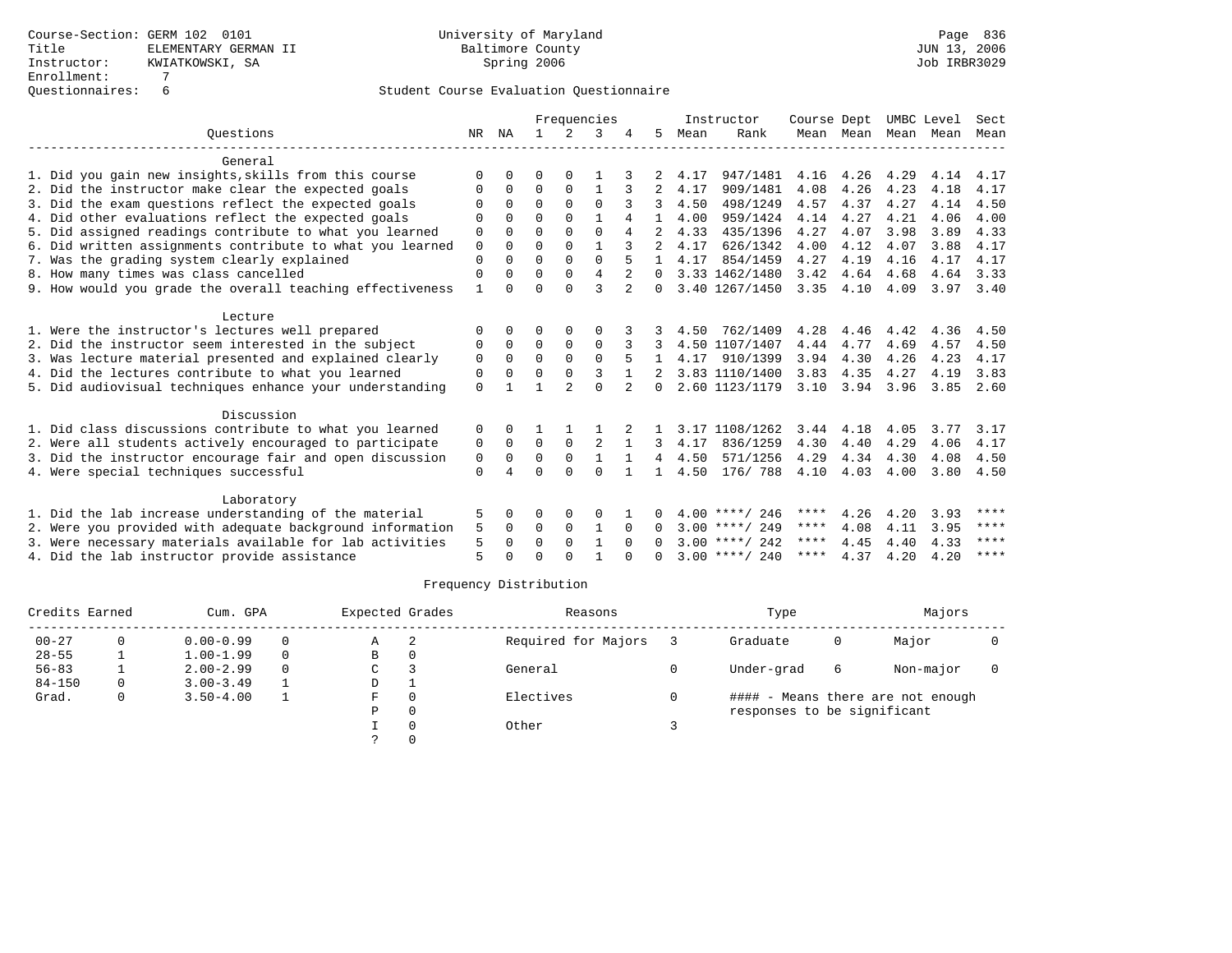|                                                           |                |              | Frequencies |                |   | Instructor | Course Dept |      | UMBC Level     |      | Sect      |      |      |      |
|-----------------------------------------------------------|----------------|--------------|-------------|----------------|---|------------|-------------|------|----------------|------|-----------|------|------|------|
| Ouestions                                                 | NR             | ΝA           |             | 2              | 3 | 4          | 5           | Mean | Rank           |      | Mean Mean | Mean | Mean | Mean |
| General                                                   |                |              |             |                |   |            |             |      |                |      |           |      |      |      |
| 1. Did you gain new insights, skills from this course     |                | $\Omega$     | 0           | $\Omega$       | 4 |            |             | 4.16 | 957/1481       | 4.16 | 4.26      | 4.29 | 4.14 | 4.16 |
| 2. Did the instructor make clear the expected goals       | 0              | $\Omega$     | $\Omega$    | $\Omega$       | 6 |            | 6           | 4.00 | 1000/1481      | 4.08 | 4.26      | 4.23 | 4.18 | 4.00 |
| 3. Did the exam questions reflect the expected goals      |                | $\Omega$     | $\Omega$    | $\Omega$       |   |            | 13          | 4.63 | 369/1249       | 4.57 | 4.37      | 4.27 | 4.14 | 4.63 |
| 4. Did other evaluations reflect the expected goals       |                |              | 0           | $\Omega$       | 2 | 9          |             | 4.28 | 717/1424       | 4.14 | 4.27      | 4.21 | 4.06 | 4.28 |
| 5. Did assigned readings contribute to what you learned   | 0              | $\Omega$     | U           | $\Omega$       | 6 |            | 10          | 4.21 | 536/1396       | 4.27 | 4.07      | 3.98 | 3.89 | 4.21 |
| 6. Did written assignments contribute to what you learned | $\mathbf 0$    | $\Omega$     |             | $\Omega$       | 6 |            | 6           | 3.84 | 927/1342       | 4.00 | 4.12      | 4.07 | 3.88 | 3.84 |
| 7. Was the grading system clearly explained               | 0              | $\Omega$     | U           | $\Omega$       | 3 |            | 10          | 4.37 | 659/1459       | 4.27 | 4.19      | 4.16 | 4.17 | 4.37 |
| 8. How many times was class cancelled                     |                | $\Omega$     | $\Omega$    | $\Omega$       | 9 | 9          | $\Omega$    |      | 3.50 1454/1480 | 3.42 | 4.64      | 4.68 | 4.64 | 3.50 |
| 9. How would you grade the overall teaching effectiveness | $\overline{a}$ | <sup>n</sup> |             | $\mathfrak{D}$ | 9 |            |             |      | 3.29 1296/1450 | 3.35 | 4.10      | 4.09 | 3.97 | 3.29 |
| Lecture                                                   |                |              |             |                |   |            |             |      |                |      |           |      |      |      |
| 1. Were the instructor's lectures well prepared           |                | $\Omega$     |             |                | 6 |            |             |      | 4.06 1137/1409 | 4.28 | 4.46      | 4.42 | 4.36 | 4.06 |
| 2. Did the instructor seem interested in the subject      |                | $\Omega$     | $\Omega$    | $\Omega$       |   |            | 10          |      | 4.39 1194/1407 | 4.44 | 4.77      | 4.69 | 4.57 | 4.39 |
| 3. Was lecture material presented and explained clearly   | 1              | $\Omega$     | 0           | 4              |   | 5          | 6           |      | 3.72 1174/1399 | 3.94 | 4.30      | 4.26 | 4.23 | 3.72 |
| 4. Did the lectures contribute to what you learned        |                | $\Omega$     | $\Omega$    | $\overline{2}$ |   |            | 6           |      | 3.83 1110/1400 | 3.83 | 4.35      | 4.27 | 4.19 | 3.83 |
| 5. Did audiovisual techniques enhance your understanding  |                |              |             |                |   |            | 3           | 3.60 | 860/1179       | 3.10 | 3.94      | 3.96 | 3.85 | 3.60 |
| Discussion                                                |                |              |             |                |   |            |             |      |                |      |           |      |      |      |
| 1. Did class discussions contribute to what you learned   | 5.             | $\Omega$     | U           |                | 4 |            |             | 3.71 | 907/1262       | 3.44 | 4.18      | 4.05 | 3.77 | 3.71 |
| 2. Were all students actively encouraged to participate   |                |              |             | 0              |   | б          |             | 4.43 | 661/1259       | 4.30 | 4.40      | 4.29 | 4.06 | 4.43 |
| 3. Did the instructor encourage fair and open discussion  | 6              | 0            |             | $\Omega$       | 5 |            | б.          | 4.08 | 872/1256       | 4.29 | 4.34      | 4.30 | 4.08 | 4.08 |
| 4. Were special techniques successful                     | 5              |              |             |                |   |            |             | 3.69 | 555/788        | 4.10 | 4.03      | 4.00 | 3.80 | 3.69 |

| Credits Earned |    | Cum. GPA      | Expected Grades |               | Reasons  |                        | Type |                             | Majors |                                   |   |
|----------------|----|---------------|-----------------|---------------|----------|------------------------|------|-----------------------------|--------|-----------------------------------|---|
| $00 - 27$      | 0  | $0.00 - 0.99$ |                 | Α             |          | Required for Majors 12 |      | Graduate                    | 0      | Major                             |   |
| $28 - 55$      |    | $1.00 - 1.99$ |                 | В             | 6        |                        |      |                             |        |                                   |   |
| $56 - 83$      | 5. | $2.00 - 2.99$ |                 | $\sim$<br>◡   |          | General                |      | Under-grad                  | 19     | Non-major                         | 6 |
| $84 - 150$     | 5  | $3.00 - 3.49$ | 8               | D             | 0        |                        |      |                             |        |                                   |   |
| Grad.          | 0  | $3.50 - 4.00$ | 4               | F             | $\Omega$ | Electives              |      |                             |        | #### - Means there are not enough |   |
|                |    |               |                 | P             |          |                        |      | responses to be significant |        |                                   |   |
|                |    |               |                 |               | 0        | Other                  | 6    |                             |        |                                   |   |
|                |    |               |                 | $\mathcal{L}$ |          |                        |      |                             |        |                                   |   |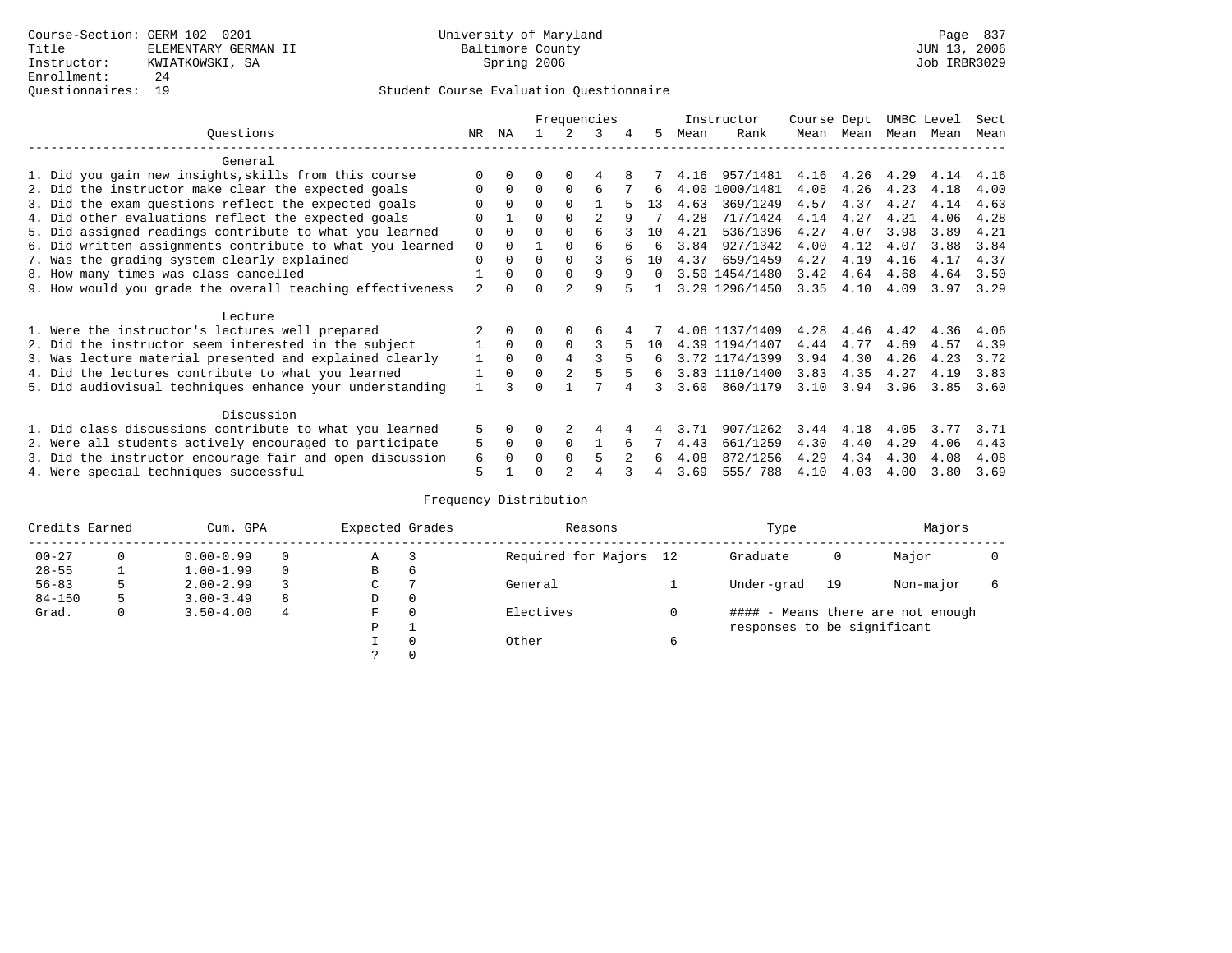|                                                           | Frequencies |              |          |          |          |          |              | Instructor | Course Dept |      |      |      | Sect                                                                                                                                                       |      |
|-----------------------------------------------------------|-------------|--------------|----------|----------|----------|----------|--------------|------------|-------------|------|------|------|------------------------------------------------------------------------------------------------------------------------------------------------------------|------|
| Ouestions                                                 | NR.         | ΝA           |          |          | 3        |          | 5.           | Mean       | Rank        | Mean | Mean | Mean | UMBC Level<br>Mean<br>4.40<br>4.29<br>4.36<br>4.28<br>3.94<br>4.05<br>4.17<br>4.68<br>4.15<br>4.47<br>4.78<br>4.29<br>4.34<br>4.05<br>4.11<br>4.34<br>4.28 | Mean |
| General                                                   |             |              |          |          |          |          |              |            |             |      |      |      |                                                                                                                                                            |      |
| 1. Did you gain new insights, skills from this course     |             | $\Omega$     | O        | $\Omega$ | O        |          |              | 4.29       | 805/1481    | 4.57 | 4.26 | 4.29 |                                                                                                                                                            | 4.29 |
| 2. Did the instructor make clear the expected goals       |             | $\Omega$     | $\Omega$ | $\Omega$ |          |          | 4            | 4.43       | 632/1481    | 4.64 | 4.26 | 4.23 |                                                                                                                                                            | 4.43 |
| 3. Did the exam questions reflect the expected goals      |             | $\Omega$     | $\Omega$ | $\Omega$ | $\Omega$ |          | 5.           | 4.71       | 278/1249    | 4.77 | 4.37 | 4.27 |                                                                                                                                                            | 4.71 |
| 4. Did other evaluations reflect the expected goals       |             | $\Omega$     | $\Omega$ | $\Omega$ |          |          | 4            | 4.43       | 533/1424    | 4.29 | 4.27 | 4.21 |                                                                                                                                                            | 4.43 |
| 5. Did assigned readings contribute to what you learned   |             | $\Omega$     | $\Omega$ | $\Omega$ |          |          | 3            | 4.29       | 476/1396    | 4.36 | 4.07 | 3.98 |                                                                                                                                                            | 4.29 |
| 6. Did written assignments contribute to what you learned | 1           | $\Omega$     | $\Omega$ | $\Omega$ |          |          | 3            | 4.29       | 519/1342    | 4.56 | 4.12 | 4.07 |                                                                                                                                                            | 4.29 |
| 7. Was the grading system clearly explained               |             | $\Omega$     | $\Omega$ | $\Omega$ |          |          |              | 4.29       | 749/1459    | 4.43 | 4.19 | 4.16 |                                                                                                                                                            | 4.29 |
| 8. How many times was class cancelled                     |             | $\Omega$     | $\Omega$ | $\Omega$ | $\Omega$ | $\Omega$ |              | 5.00       | 1/1480      | 5.00 | 4.64 | 4.68 |                                                                                                                                                            | 5.00 |
| 9. How would you grade the overall teaching effectiveness | 3           | <sup>n</sup> | U        | ∩        | U        |          | <sup>n</sup> | 4.00       | 836/1450    | 4.50 | 4.10 | 4.09 |                                                                                                                                                            | 4.00 |
| Lecture                                                   |             |              |          |          |          |          |              |            |             |      |      |      |                                                                                                                                                            |      |
| 1. Were the instructor's lectures well prepared           |             |              |          |          |          |          |              | 4.57       | 682/1409    | 4.70 | 4.46 | 4.42 |                                                                                                                                                            | 4.57 |
| 2. Did the instructor seem interested in the subject      |             | $\Omega$     | $\Omega$ | $\Omega$ | $\Omega$ |          | 6            | 4.86       | 614/1407    | 4.85 | 4.77 | 4.69 |                                                                                                                                                            | 4.86 |
| 3. Was lecture material presented and explained clearly   |             | $\Omega$     | $\Omega$ | $\Omega$ |          |          | 3            | 4.29       | 801/1399    | 4.54 | 4.30 | 4.26 |                                                                                                                                                            | 4.29 |
| 4. Did the lectures contribute to what you learned        |             | $\Omega$     | $\Omega$ | $\Omega$ |          |          | 5            | 4.57       | 521/1400    | 4.79 | 4.35 | 4.27 |                                                                                                                                                            | 4.57 |
| 5. Did audiovisual techniques enhance your understanding  |             |              |          |          |          |          |              | 4.00       | 590/1179    | 3.50 | 3.94 | 3.96 |                                                                                                                                                            | 4.00 |
| Discussion                                                |             |              |          |          |          |          |              |            |             |      |      |      |                                                                                                                                                            |      |
| 1. Did class discussions contribute to what you learned   | 3           | $\Omega$     |          | $\Omega$ | O        |          |              | 4.00       | 708/1262    | 3.75 | 4.18 | 4.05 |                                                                                                                                                            | 4.00 |
| 2. Were all students actively encouraged to participate   |             |              | $\Omega$ | $\Omega$ |          |          | 3            | 4.40       | 680/1259    | 3.95 | 4.40 | 4.29 |                                                                                                                                                            | 4.40 |
| 3. Did the instructor encourage fair and open discussion  |             |              | 0        | $\Omega$ | $\Omega$ |          |              | 4.40       | 680/1256    | 4.20 | 4.34 | 4.30 |                                                                                                                                                            | 4.40 |
| 4. Were special techniques successful                     | 3<br>3      | $\Omega$     |          |          |          |          |              | 4.00       | 394/788     | 4.00 | 4.03 | 4.00 | 3.98                                                                                                                                                       | 4.00 |

| Credits Earned |          | Cum. GPA      |  |   | Expected Grades | Reasons             | Type                        |   | Majors                            |  |
|----------------|----------|---------------|--|---|-----------------|---------------------|-----------------------------|---|-----------------------------------|--|
| $00 - 27$      |          | $0.00 - 0.99$ |  | Α | $\Omega$        | Required for Majors | Graduate                    | 0 | Major                             |  |
| $28 - 55$      | 0        | $1.00 - 1.99$ |  | B | 5               |                     |                             |   |                                   |  |
| $56 - 83$      | $\Omega$ | $2.00 - 2.99$ |  | ◡ |                 | General             | Under-grad                  | 8 | Non-major                         |  |
| $84 - 150$     |          | $3.00 - 3.49$ |  | D | 0               |                     |                             |   |                                   |  |
| Grad.          | 0        | $3.50 - 4.00$ |  | F | 0               | Electives           |                             |   | #### - Means there are not enough |  |
|                |          |               |  | Ρ | 0               |                     | responses to be significant |   |                                   |  |
|                |          |               |  |   | $\Omega$        | Other               |                             |   |                                   |  |
|                |          |               |  |   |                 |                     |                             |   |                                   |  |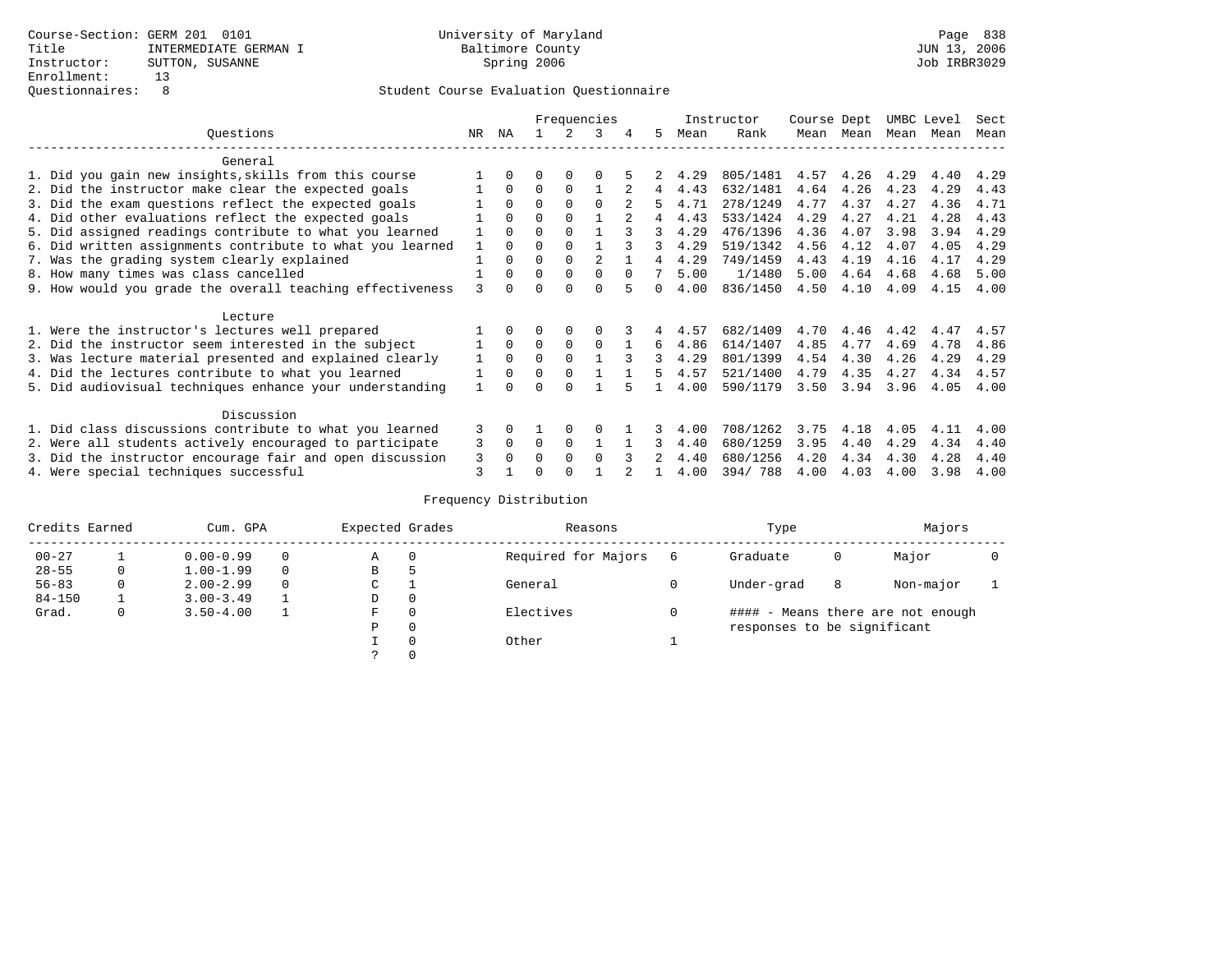|                                                                                                                      | Frequencies      |              |                         | Instructor              | Course Dept UMBC Level         |                      |                              | Sect         |                                      |              |              |                     |              |                     |
|----------------------------------------------------------------------------------------------------------------------|------------------|--------------|-------------------------|-------------------------|--------------------------------|----------------------|------------------------------|--------------|--------------------------------------|--------------|--------------|---------------------|--------------|---------------------|
| Questions                                                                                                            |                  | NR NA        | 1                       | 2                       | 3                              | 4                    |                              | 5 Mean       | Rank                                 |              |              | Mean Mean Mean Mean |              | Mean                |
|                                                                                                                      |                  |              |                         |                         |                                |                      |                              |              |                                      |              |              |                     |              |                     |
| General                                                                                                              |                  |              |                         |                         |                                |                      |                              |              |                                      |              |              |                     |              |                     |
| 1. Did you gain new insights, skills from this course                                                                | 0                | $\Omega$     | $\Omega$                | $\Omega$                | $\Omega$                       | $\mathbf{1}$         | 6                            | 4.86         | 196/1481                             | 4.57         | 4.26         | 4.29                | 4.40         | 4.86                |
| 2. Did the instructor make clear the expected goals                                                                  | $\mathbf 0$      | $\Omega$     | $\Omega$                | $\Omega$                | $\Omega$                       | $\mathbf{1}$         | 6                            | 4.86         | 149/1481                             | 4.64         | 4.26         | 4.23                | 4.29         | 4.86                |
| 3. Did the exam questions reflect the expected goals                                                                 | 1                | $\mathbf 0$  | 0                       | 0                       | 0                              | $\mathbf{1}$         | 5                            | 4.83         | 184/1249                             | 4.77         | 4.37         | 4.27                | 4.36         | 4.83                |
| 4. Did other evaluations reflect the expected goals                                                                  | 0                | 0            | $\Omega$                | $\mathbf{0}$            | $\overline{2}$<br>$\mathbf{1}$ | 2                    | 3                            | 4.14         | 863/1424                             | 4.29         | 4.27         | 4.21                | 4.28         | 4.14                |
| 5. Did assigned readings contribute to what you learned<br>6. Did written assignments contribute to what you learned | 0<br>$\mathbf 0$ | 0<br>1       | $\mathbf 0$<br>$\Omega$ | $\mathbf 0$<br>$\Omega$ | $\mathbf 0$                    | 2<br>$\mathbf{1}$    | 4<br>5                       | 4.43<br>4.83 | 363/1396<br>104/1342                 | 4.36<br>4.56 | 4.07         | 3.98<br>4.07        | 3.94<br>4.05 | 4.43<br>4.83        |
| 7. Was the grading system clearly explained                                                                          | 0                | $\Omega$     | $\Omega$                | $\Omega$                | $\mathbf{1}$                   | $\mathbf{1}$         | 5                            | 4.57         | 378/1459                             | 4.43         | 4.12<br>4.19 | 4.16                | 4.17         | 4.57                |
| 8. How many times was class cancelled                                                                                | $\mathbf 0$      | $\mathbf 0$  | $\mathbf 0$             | $\mathbf 0$             | $\mathbf 0$                    | $\mathbf 0$          | $7\overline{ }$              | 5.00         | 1/1480                               | 5.00         | 4.64         | 4.68                | 4.68         | 5.00                |
| 9. How would you grade the overall teaching effectiveness                                                            | $\overline{2}$   | $\Omega$     | $\Omega$                | $\Omega$                | $\Omega$                       | $\Omega$             | 5                            | 5.00         | 1/1450                               | 4.50         | 4.10         | 4.09                | 4.15         | 5.00                |
|                                                                                                                      |                  |              |                         |                         |                                |                      |                              |              |                                      |              |              |                     |              |                     |
| Lecture                                                                                                              |                  |              |                         |                         |                                |                      |                              |              |                                      |              |              |                     |              |                     |
| 1. Were the instructor's lectures well prepared                                                                      | 1                | $\Omega$     | $\Omega$                | $\Omega$                | $\Omega$                       | $\mathbf{1}$         | 5                            | 4.83         | 290/1409                             | 4.70         | 4.46         | 4.42                | 4.47         | 4.83                |
| 2. Did the instructor seem interested in the subject                                                                 | $\mathbf{1}$     | $\mathbf 0$  | $\mathsf 0$             | $\mathbf{0}$            | $\mathbf 0$                    | 1                    | 5                            | 4.83         | 659/1407                             | 4.85         | 4.77         | 4.69                | 4.78         | 4.83                |
| 3. Was lecture material presented and explained clearly                                                              | 2                | $\mathbf 0$  | $\mathsf 0$             | 0                       | 0                              | 1                    | 4                            | 4.80         | 212/1399                             | 4.54         | 4.30         | 4.26                | 4.29         | 4.80                |
| 4. Did the lectures contribute to what you learned                                                                   | 2                | $\mathbf 0$  | $\mathbf 0$             | 0                       | $\mathbf 0$                    | $\Omega$             | 5                            | 5.00         | 1/1400                               | 4.79         | 4.35         | 4.27                | 4.34         | 5.00                |
| 5. Did audiovisual techniques enhance your understanding                                                             | 2                | $\mathbf{1}$ | $\mathbf{1}$            | $\Omega$                | $\overline{2}$                 | $\Omega$             | $\mathbf{1}$                 |              | 3.00 1041/1179                       | 3.50         | 3.94         | 3.96                | 4.05         | 3.00                |
|                                                                                                                      |                  |              |                         |                         |                                |                      |                              |              |                                      |              |              |                     |              |                     |
| Discussion                                                                                                           |                  |              |                         |                         |                                |                      |                              |              |                                      |              |              |                     |              |                     |
| 1. Did class discussions contribute to what you learned                                                              | 5                | 0            | 0                       | 1                       | $\Omega$                       | 0                    | 1                            | 3.50         | 995/1262                             | 3.75         | 4.18         | 4.05                | 4.11         | 3.50                |
| 2. Were all students actively encouraged to participate                                                              | 5                | $\mathbf 0$  | $\mathbf 0$             | $\mathbf{1}$            | $\mathbf 0$                    | $\Omega$             | $\mathbf{1}$                 |              | 3.50 1094/1259                       | 3.95         | 4.40         | 4.29                | 4.34         | 3.50                |
| 3. Did the instructor encourage fair and open discussion                                                             | 5                | 0            | $\mathbf 0$             | $\mathbf 0$             | $\mathbf{1}$                   | $\Omega$             | 1                            | 4.00         | 901/1256                             | 4.20         | 4.34         | 4.30                | 4.28         | 4.00                |
| 4. Were special techniques successful                                                                                | 5                | $\mathbf{1}$ | $\Omega$                | $\Omega$                | $\Omega$                       | $\Omega$             | $\mathbf{1}$                 |              | 5.00 ****/ 788                       | 4.00         | 4.03         | 4.00                | 3.98         | ****                |
|                                                                                                                      |                  |              |                         |                         |                                |                      |                              |              |                                      |              |              |                     |              |                     |
| Laboratory                                                                                                           |                  |              |                         |                         |                                |                      |                              |              |                                      | ****         |              |                     |              | ****                |
| 1. Did the lab increase understanding of the material<br>2. Were you provided with adequate background information   | 6<br>6           | 0<br>0       | 0<br>$\mathbf 0$        | 0<br>0                  | 0<br>$\mathbf 0$               | $\Omega$<br>$\Omega$ | $\mathbf{1}$<br>$\mathbf{1}$ |              | $5.00$ ****/ 246<br>$5.00$ ****/ 249 | ****         | 4.26<br>4.08 | 4.20<br>4.11        | 4.51<br>4.32 | ****                |
| 3. Were necessary materials available for lab activities                                                             | 6                | $\mathbf 0$  | $\mathbf 0$             | 0                       | $\mathbf 0$                    | $\Omega$             | 1                            |              | $5.00$ ****/ 242                     | ****         | 4.45         | 4.40                | 4.63         | $***$               |
| 4. Did the lab instructor provide assistance                                                                         | 6                | $\mathbf 0$  | $\mathsf 0$             | $\mathsf 0$             | $\mathbf 0$                    | $\mathbf 0$          | $\mathbf{1}$                 |              | $5.00$ ****/ 240                     | ****         | 4.37         | 4.20                | 4.58         | $***$               |
| 5. Were requirements for lab reports clearly specified                                                               | 6                | $\Omega$     | $\mathbf 0$             | $\Omega$                | $\Omega$                       | $\Omega$             | $\mathbf{1}$                 |              | $5.00$ ****/ 217                     | ****         | 4.42         | 4.04                | 4.28         | ****                |
|                                                                                                                      |                  |              |                         |                         |                                |                      |                              |              |                                      |              |              |                     |              |                     |
| Seminar                                                                                                              |                  |              |                         |                         |                                |                      |                              |              |                                      |              |              |                     |              |                     |
| 1. Were assigned topics relevant to the announced theme                                                              | 6                | 0            | 0                       | $\mathbf 0$             | $\mathbf{0}$                   | $\Omega$             | -1.                          |              | $5.00$ ****/<br>68                   | ****         | 4.66         | 4.49                | 5.00         |                     |
| 2. Was the instructor available for individual attention                                                             | 6                | $\mathsf 0$  | $\mathbf 0$             | $\mathsf 0$             | $\mathbf 0$                    | 0                    | 1                            |              | 69<br>$5.00$ ****/                   | $***$ * *    | 4.26         | 4.53                | 4.83         | ****                |
| 3. Did research projects contribute to what you learned                                                              | 6                | $\mathbf 0$  | $\mathbf 0$             | $\mathbf 0$             | $\mathbf 0$                    | $\Omega$             | 1                            |              | $5.00$ ****/<br>63                   | $***$ * * *  | 4.24         | 4.44                | 4.00         | ****                |
| 4. Did presentations contribute to what you learned                                                                  | 6                | $\mathbf 0$  | $\mathbf 0$             | 0                       | $\mathbf 0$                    | $\Omega$             | 1                            | 5.00         | $***/$<br>69                         | ****         | 4.19         | 4.35                | 4.72         | $***$               |
| 5. Were criteria for grading made clear                                                                              | 6                | $\Omega$     | $\Omega$                | $\Omega$                | $\Omega$                       | $\Omega$             | $\mathbf{1}$                 |              | $5.00$ ****/<br>68                   | ****         | 3.98         | 3.92                | 3.55         | ****                |
|                                                                                                                      |                  |              |                         |                         |                                |                      |                              |              |                                      |              |              |                     |              |                     |
| Field Work                                                                                                           |                  |              |                         |                         |                                |                      |                              |              |                                      |              |              |                     |              |                     |
| 1. Did field experience contribute to what you learned                                                               | 6                | 0            | $\Omega$                | $\mathbf{0}$            | $\Omega$                       | 0                    | 1                            |              | $5.00$ ****/<br>59                   | ****         | 3.92         | 4.30                | 4.67         | ****                |
| 2. Did you clearly understand your evaluation criteria                                                               | 6                | $\mathbf 0$  | $\mathbf 0$             | $\mathbf 0$             | $\mathbf 0$                    | $\mathbf 0$          | 1                            |              | 51<br>$5.00$ ****/                   | ****         | 4.04         | 4.00                | 4.07         | ****                |
| 3. Was the instructor available for consultation                                                                     | 6                | $\mathbf 0$  | $\mathbf 0$             | $\mathbf{0}$            | $\mathbf 0$                    | $\Omega$             | $\mathbf{1}$                 |              | $5.00$ ****/<br>36                   | ****         | 5.00         | 4.60                | 4.64         | ****<br>$***$ * * * |
| 4. To what degree could you discuss your evaluations                                                                 | 6                | $\mathbf 0$  | $\mathbf 0$             | $\mathbf{0}$            | $\mathbf 0$<br>$\Omega$        | $\Omega$             | $\mathbf{1}$                 |              | $5.00$ ****/<br>41                   | ****         | 3.68         | 4.26                | 4.69         | $***$               |
| 5. Did conferences help you carry out field activities                                                               | 6                | $\mathbf 0$  | $\mathbf 0$             | $\mathbf 0$             |                                | $\Omega$             | $\mathbf 1$                  |              | $5.00$ ****/<br>31                   | $***$ * * *  | 3.50         | 4.42                | 4.80         |                     |
| Self Paced                                                                                                           |                  |              |                         |                         |                                |                      |                              |              |                                      |              |              |                     |              |                     |
| 1. Did self-paced system contribute to what you learned                                                              | 6                | 0            | 0                       | 0                       | $\mathbf 0$                    | $\Omega$             | 1.                           |              | $5.00$ ****/<br>55                   | ****         | 3.90         | 4.55                | 4.44         |                     |
| 2. Did study questions make clear the expected goal                                                                  | 6                | $\Omega$     | $\mathbf 0$             | $\mathbf 0$             | $\mathbf 0$                    | $\Omega$             | $\mathbf{1}$                 | 5.00         | 31<br>$***/$                         | ****         | 4.28         | 4.75                | 4.50         | ****                |
| 3. Were your contacts with the instructor helpful                                                                    | 6                | $\mathbf 0$  | $\mathbf 0$             | $\mathbf 0$             | $\mathbf 0$                    | $\mathbf 0$          | $\mathbf{1}$                 | 5.00         | 51<br>$***$ /                        | $***$ * *    | 4.42         | 4.65                | 4.66         |                     |
| 4. Was the feedback/tutoring by proctors helpful                                                                     | 6                | $\mathbf 0$  | $\mathsf 0$             | $\mathbf{0}$            | $\mathbf 0$                    | $\Omega$             | $\mathbf{1}$                 |              | $5.00$ ****/<br>34                   | $***$ * * *  | 4.50         | 4.83                | 4.43         | ****                |
| 5. Were there enough proctors for all the students                                                                   | 6                | $\Omega$     | $\Omega$                | $\Omega$                | $\Omega$                       | $\Omega$             | $\mathbf{1}$                 |              | $5.00$ ****/<br>24                   | $***$ * * *  | 4.50         | 4.82                | 5.00         | ****                |
|                                                                                                                      |                  |              |                         |                         |                                |                      |                              |              |                                      |              |              |                     |              |                     |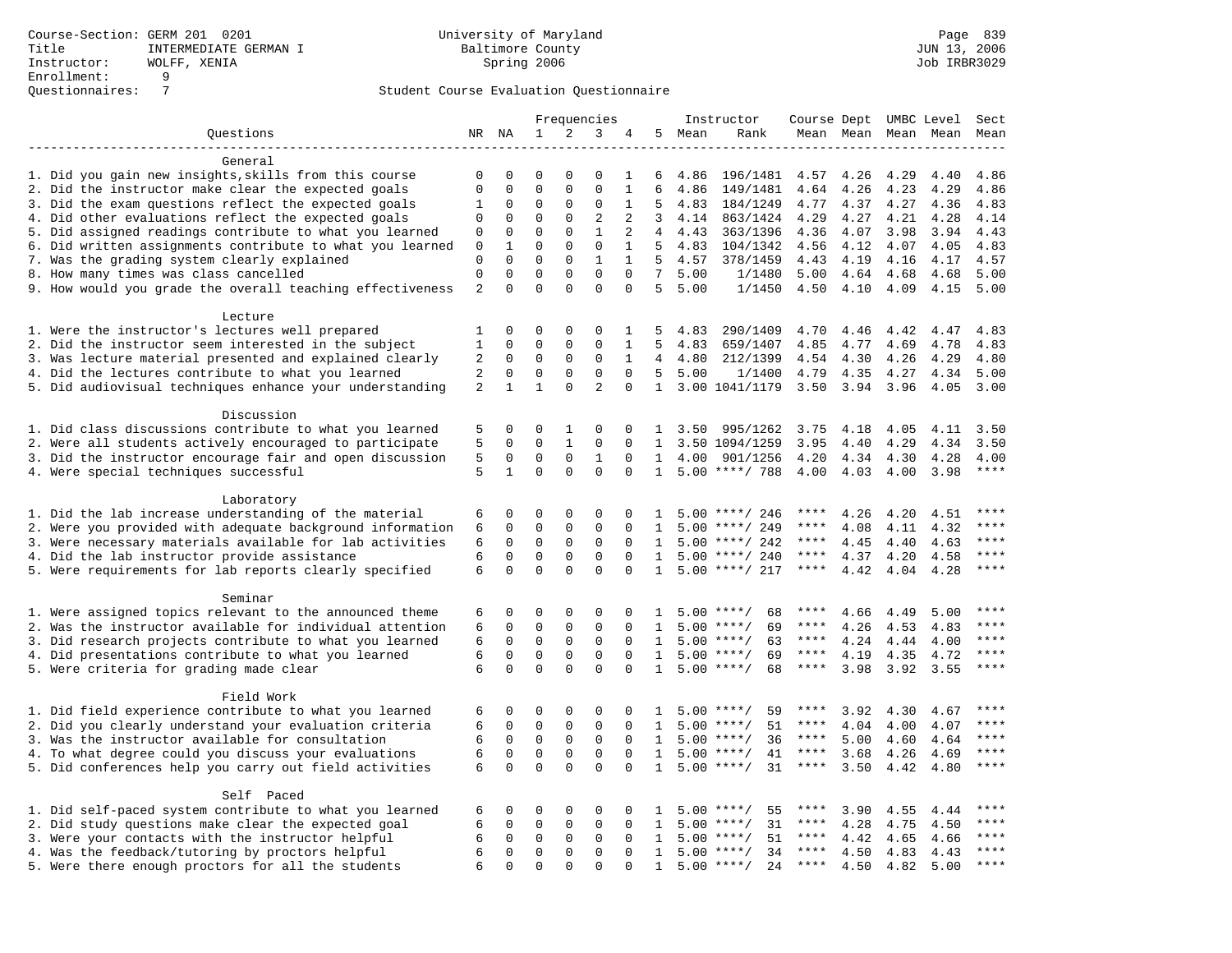|                 | Course-Section: GERM 201 0201 | University of Maryland                  | Page 839     |
|-----------------|-------------------------------|-----------------------------------------|--------------|
| Title           | INTERMEDIATE GERMAN I         | Baltimore County                        | JUN 13, 2006 |
| Instructor:     | WOLFF, XENIA                  | Spring 2006                             | Job IRBR3029 |
| Enrollment:     |                               |                                         |              |
| Ouestionnaires: |                               | Student Course Evaluation Ouestionnaire |              |

| Credits Earned |   | Cum. GPA      |          |   | Expected Grades | Reasons             |   | Type                        |   | Majors                            |  |
|----------------|---|---------------|----------|---|-----------------|---------------------|---|-----------------------------|---|-----------------------------------|--|
| $00 - 27$      |   | $0.00 - 0.99$ | $\Omega$ | Α |                 | Required for Majors | 6 | Graduate                    | 0 | Major                             |  |
| $28 - 55$      |   | $1.00 - 1.99$ | $\Omega$ | В |                 |                     |   |                             |   |                                   |  |
| $56 - 83$      |   | $2.00 - 2.99$ |          | C | 2               | General             |   | Under-grad                  |   | Non-major                         |  |
| $84 - 150$     | 2 | $3.00 - 3.49$ | 2        | D | $\Omega$        |                     |   |                             |   |                                   |  |
| Grad.          |   | $3.50 - 4.00$ | $\Omega$ | F | $\Omega$        | Electives           |   |                             |   | #### - Means there are not enough |  |
|                |   |               |          | Ρ | 0               |                     |   | responses to be significant |   |                                   |  |
|                |   |               |          |   | $\Omega$        | Other               |   |                             |   |                                   |  |
|                |   |               |          |   | $\Omega$        |                     |   |                             |   |                                   |  |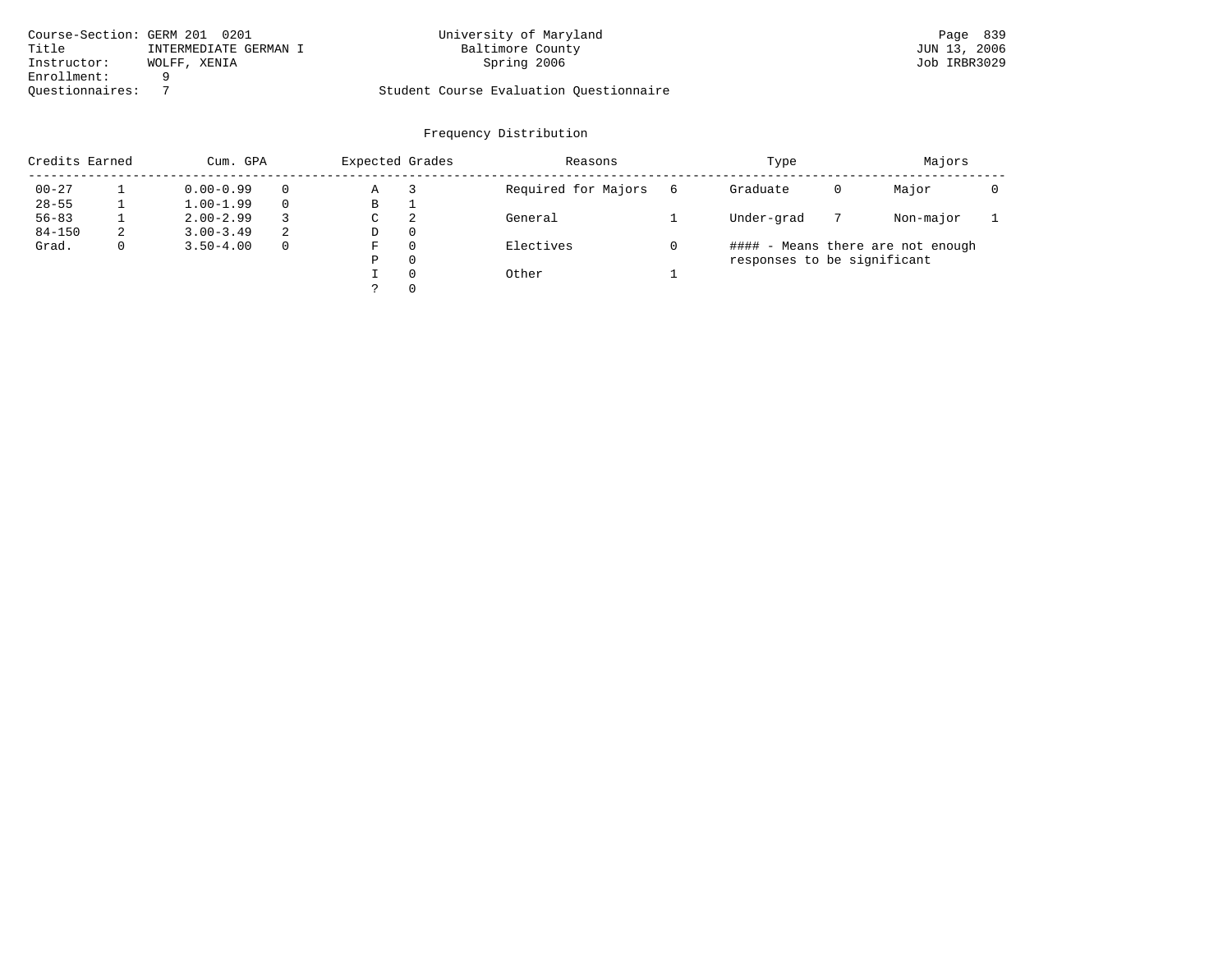|                                                           |             | Frequencies<br>ΝA<br>3<br>5. |          |             |             |          |    |      | Instructor | Course Dept |      | UMBC Level |      | Sect |
|-----------------------------------------------------------|-------------|------------------------------|----------|-------------|-------------|----------|----|------|------------|-------------|------|------------|------|------|
| Ouestions                                                 | NR.         |                              |          |             |             |          |    | Mean | Rank       | Mean        | Mean | Mean       | Mean | Mean |
| General                                                   |             |                              |          |             |             |          |    |      |            |             |      |            |      |      |
| 1. Did you gain new insights, skills from this course     |             | $\Omega$                     | O        | $\Omega$    | O           |          |    | 5.00 | 1/1481     | 5.00        | 4.26 | 4.29       | 4.40 | 5.00 |
| 2. Did the instructor make clear the expected goals       | O           | $\Omega$                     | $\Omega$ | $\Omega$    | $\Omega$    |          | 5. | 4.83 | 162/1481   | 4.83        | 4.26 | 4.23       | 4.29 | 4.83 |
| 3. Did the exam questions reflect the expected goals      |             | $\Omega$                     | 0        | $\Omega$    | $\Omega$    | $\Omega$ | б. | 5.00 | 1/1249     | 5.00        | 4.37 | 4.27       | 4.36 | 5.00 |
| 4. Did other evaluations reflect the expected goals       | O           | $\Omega$                     | $\Omega$ | $\Omega$    | $\Omega$    |          | б. | 5.00 | 1/1424     | 5.00        | 4.27 | 4.21       | 4.28 | 5.00 |
| 5. Did assigned readings contribute to what you learned   | $\mathbf 0$ |                              | $\Omega$ |             | $\Omega$    |          | 4  | 4.67 | 193/1396   | 4.67        | 4.07 | 3.98       | 3.94 | 4.67 |
| 6. Did written assignments contribute to what you learned | $\mathbf 0$ | $\Omega$                     | $\Omega$ | $\Omega$    | $\Omega$    |          | 5  | 4.83 | 104/1342   | 4.83        | 4.12 | 4.07       | 4.05 | 4.83 |
| 7. Was the grading system clearly explained               | $\Omega$    |                              | $\Omega$ | $\Omega$    |             |          | 5. | 4.67 | 276/1459   | 4.67        | 4.19 | 4.16       | 4.17 | 4.67 |
| 8. How many times was class cancelled                     | 0           | $\Omega$                     | $\Omega$ | $\Omega$    | $\Omega$    | $\Omega$ | б. | 5.00 | 1/1480     | 5.00        | 4.64 | 4.68       | 4.68 | 5.00 |
| 9. How would you grade the overall teaching effectiveness | $\Omega$    | <sup>n</sup>                 | U        | ∩           | $\Omega$    | $\cap$   | б. | 5.00 | 1/1450     | 5.00        | 4.10 | 4.09       | 4.15 | 5.00 |
| Lecture                                                   |             |                              |          |             |             |          |    |      |            |             |      |            |      |      |
| 1. Were the instructor's lectures well prepared           |             |                              |          |             | $\Omega$    |          | б. | 5.00 | 1/1409     | 5.00        | 4.46 | 4.42       | 4.47 | 5.00 |
| 2. Did the instructor seem interested in the subject      | 0           | $\Omega$                     | $\Omega$ | $\Omega$    | $\mathbf 0$ | $\Omega$ | б. | 5.00 | 1/1407     | 5.00        | 4.77 | 4.69       | 4.78 | 5.00 |
| 3. Was lecture material presented and explained clearly   | $\mathbf 0$ | $\Omega$                     | $\Omega$ | $\Omega$    | $\Omega$    | $\Omega$ | б. | 5.00 | 1/1399     | 5.00        | 4.30 | 4.26       | 4.29 | 5.00 |
| 4. Did the lectures contribute to what you learned        | 0           | $\Omega$                     | $\Omega$ | $\Omega$    | $\Omega$    |          | 5. | 4.83 | 218/1400   | 4.83        | 4.35 | 4.27       | 4.34 | 4.83 |
| 5. Did audiovisual techniques enhance your understanding  | $\Omega$    |                              |          |             | $\cap$      |          | 5  | 5.00 | 1/1179     | 5.00        | 3.94 | 3.96       | 4.05 | 5.00 |
| Discussion                                                |             |                              |          |             |             |          |    |      |            |             |      |            |      |      |
| 1. Did class discussions contribute to what you learned   | 3           | $\Omega$                     | O        | $\Omega$    | $\Omega$    |          |    | 4.67 | 264/1262   | 4.67        | 4.18 | 4.05       | 4.11 | 4.67 |
| 2. Were all students actively encouraged to participate   | 3           | $\Omega$                     | $\Omega$ | $\mathbf 0$ | 0           | $\Omega$ | 3  | 5.00 | 1/1259     | 5.00        | 4.40 | 4.29       | 4.34 | 5.00 |
| 3. Did the instructor encourage fair and open discussion  | 3           |                              | O        | $\Omega$    | $\Omega$    | $\Omega$ |    | 5.00 | 1/1256     | 5.00        | 4.34 | 4.30       | 4.28 | 5.00 |
| 4. Were special techniques successful                     | 3           |                              |          |             |             |          |    | 4.67 | 133/788    | 4.67        | 4.03 | 4.00       | 3.98 | 4.67 |

| Credits Earned |   | Cum. GPA      |   | Expected Grades |          | Reasons             | Type                        |   | Majors                            |  |
|----------------|---|---------------|---|-----------------|----------|---------------------|-----------------------------|---|-----------------------------------|--|
| $00 - 27$      | 0 | $0.00 - 0.99$ |   | Α               |          | Required for Majors | Graduate                    | 0 | Major                             |  |
| $28 - 55$      | 0 | $1.00 - 1.99$ |   | B               | 2        |                     |                             |   |                                   |  |
| $56 - 83$      | 2 | $2.00 - 2.99$ |   | C               | 0        | General             | Under-grad                  | 6 | Non-major                         |  |
| $84 - 150$     |   | $3.00 - 3.49$ | 2 | D               | 0        |                     |                             |   |                                   |  |
| Grad.          | 0 | $3.50 - 4.00$ |   | F               | 0        | Electives           |                             |   | #### - Means there are not enough |  |
|                |   |               |   | Ρ               | 0        |                     | responses to be significant |   |                                   |  |
|                |   |               |   |                 | $\Omega$ | Other               |                             |   |                                   |  |
|                |   |               |   |                 |          |                     |                             |   |                                   |  |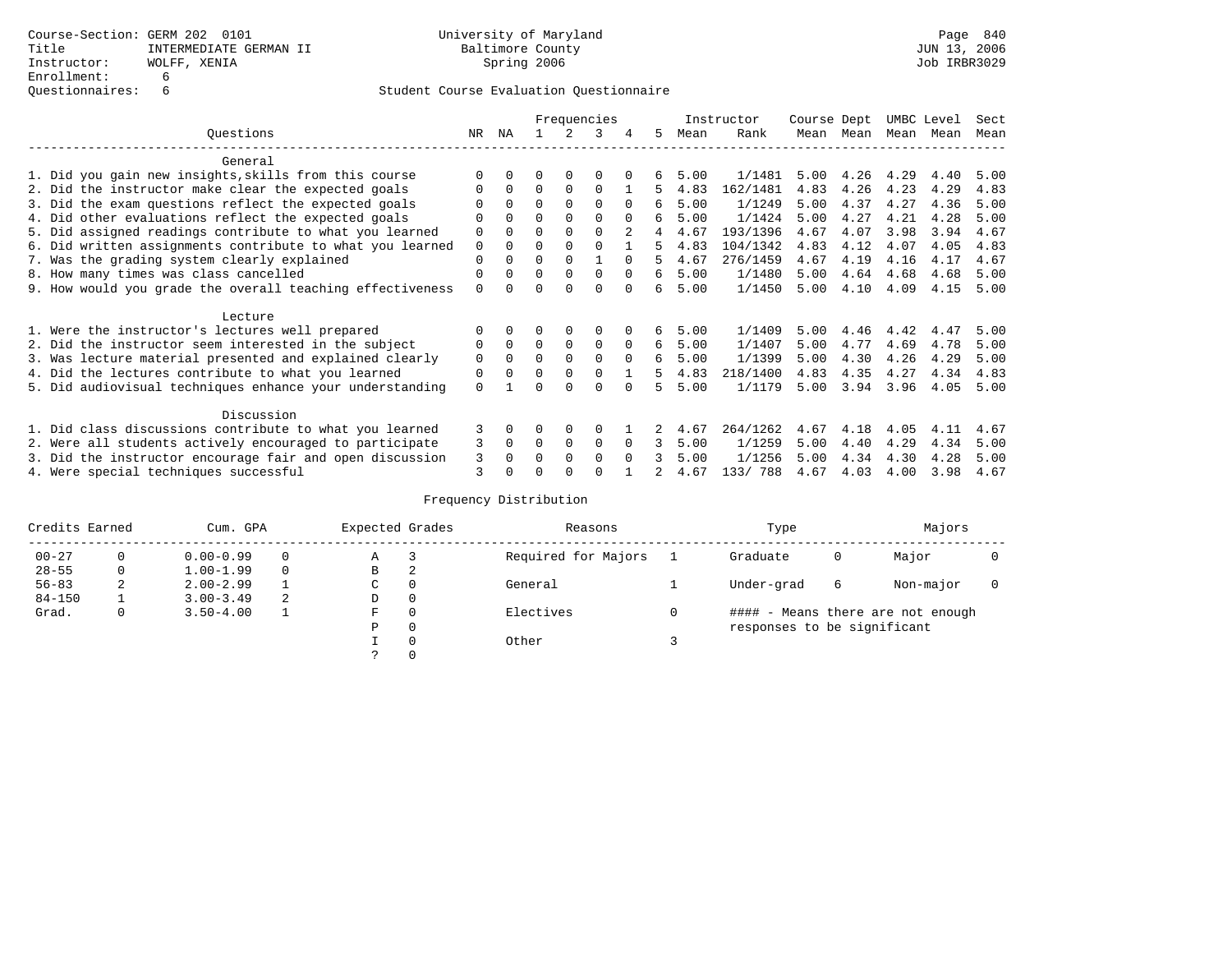|                                                           |                |              |          |                | Frequencies    |   |     |      | Instructor       | Course Dept |      | UMBC Level |      | Sect    |
|-----------------------------------------------------------|----------------|--------------|----------|----------------|----------------|---|-----|------|------------------|-------------|------|------------|------|---------|
| Ouestions                                                 | NR.            | ΝA           |          |                | 3              |   | 5.  | Mean | Rank             | Mean        | Mean | Mean       | Mean | Mean    |
| General                                                   |                |              |          |                |                |   |     |      |                  |             |      |            |      |         |
| 1. Did you gain new insights, skills from this course     | ∩              |              | O        | 0              | $\Omega$       |   |     | 4.50 | 549/1481         | 4.50        | 4.26 | 4.29       | 4.29 | 4.50    |
| 2. Did the instructor make clear the expected goals       | $\Omega$       | $\Omega$     | $\Omega$ | $\Omega$       | $\Omega$       | 4 | 8   | 4.67 | 324/1481         | 4.67        | 4.26 | 4.23       | 4.23 | 4.67    |
| 3. Did the exam questions reflect the expected goals      |                |              | $\Omega$ | $\Omega$       | $\Omega$       |   | 1 O | 4.83 | 184/1249         | 4.83        | 4.37 | 4.27       | 4.28 | 4.83    |
| 4. Did other evaluations reflect the expected goals       | $\Omega$       |              | $\Omega$ |                | $\cap$         |   | 11  | 4.92 | 122/1424         | 4.92        | 4.27 | 4.21       | 4.27 | 4.92    |
| 5. Did assigned readings contribute to what you learned   | 0              |              | $\Omega$ |                |                |   |     | 4.25 | 502/1396         | 4.25        | 4.07 | 3.98       | 4.00 | 4.25    |
| 6. Did written assignments contribute to what you learned | $\mathbf 0$    |              | $\Omega$ |                | $\cap$         |   | 6   | 4.50 | 303/1342         | 4.50        | 4.12 | 4.07       | 4.12 | 4.50    |
| 7. Was the grading system clearly explained               | $\Omega$       |              |          |                |                |   | 5   |      | 3.83 1101/1459   | 3.83        | 4.19 | 4.16       | 4.17 | 3.83    |
| 8. How many times was class cancelled                     | $\Omega$       | <sup>0</sup> | $\Omega$ | $\mathfrak{D}$ | $\mathfrak{D}$ |   |     |      | 3.58 1450/1480   | 3.58        | 4.64 | 4.68       | 4.65 | 3.58    |
| 9. How would you grade the overall teaching effectiveness |                |              | U        | ∩              | $\cap$         |   |     | 4.64 | 238/1450         | 4.64        | 4.10 | 4.09       | 4.10 | 4.64    |
| Lecture                                                   |                |              |          |                |                |   |     |      |                  |             |      |            |      |         |
| 1. Were the instructor's lectures well prepared           |                |              |          |                |                |   |     | 4.64 | 603/1409         | 4.64        | 4.46 | 4.42       | 4.43 | 4.64    |
| 2. Did the instructor seem interested in the subject      |                | $\Omega$     | $\Omega$ | $\Omega$       | $\Omega$       |   | 11  | 5.00 | 1/1407           | 5.00        | 4.77 | 4.69       | 4.67 | 5.00    |
| 3. Was lecture material presented and explained clearly   |                | $\Omega$     | $\Omega$ |                | $\Omega$       |   | 10  | 4.91 | 129/1399         | 4.91        | 4.30 | 4.26       | 4.27 | 4.91    |
| 4. Did the lectures contribute to what you learned        |                | $\Omega$     | $\Omega$ |                | $\Omega$       |   | 9   | 4.82 | 239/1400         | 4.82        | 4.35 | 4.27       | 4.28 | 4.82    |
| 5. Did audiovisual techniques enhance your understanding  | 2              |              |          |                |                |   |     |      | $2.50$ ****/1179 | $***$ * *   | 3.94 | 3.96       | 4.02 | $***$ * |
|                                                           |                |              |          |                |                |   |     |      |                  |             |      |            |      |         |
| Discussion                                                |                |              |          |                |                |   |     |      |                  |             |      |            |      |         |
| 1. Did class discussions contribute to what you learned   | 4              | 0            | 0        | 0              | $\Omega$       |   |     | 4.75 | 205/1262         | 4.75        | 4.18 | 4.05       | 4.14 | 4.75    |
| 2. Were all students actively encouraged to participate   | 4              | $\Omega$     | $\Omega$ | 0              | $\Omega$       |   |     | 4.88 | 238/1259         | 4.88        | 4.40 | 4.29       | 4.34 | 4.88    |
| 3. Did the instructor encourage fair and open discussion  | 4              |              | O        | $\Omega$       | $\Omega$       |   |     | 4.63 | 496/1256         | 4.63        | 4.34 | 4.30       | 4.34 | 4.63    |
| 4. Were special techniques successful                     | $\overline{4}$ |              | U        |                |                |   |     | 4.43 | 209/788          | 4.43        | 4.03 | 4.00       | 4.07 | 4.43    |

| Credits Earned |   | Cum. GPA      |   | Expected Grades |          | Reasons             |   | Type                        |    | Majors                            |  |
|----------------|---|---------------|---|-----------------|----------|---------------------|---|-----------------------------|----|-----------------------------------|--|
| $00 - 27$      | 2 | $0.00 - 0.99$ |   | Α               | -6       | Required for Majors |   | Graduate                    |    | Major                             |  |
| $28 - 55$      |   | $1.00 - 1.99$ |   | B               | 4        |                     |   |                             |    |                                   |  |
| $56 - 83$      | 2 | $2.00 - 2.99$ |   | C               | 0        | General             |   | Under-grad                  | 11 | Non-major                         |  |
| $84 - 150$     | 2 | $3.00 - 3.49$ |   | D               | 0        |                     |   |                             |    |                                   |  |
| Grad.          |   | $3.50 - 4.00$ | 6 | F               | 0        | Electives           |   |                             |    | #### - Means there are not enough |  |
|                |   |               |   | Ρ               | 0        |                     |   | responses to be significant |    |                                   |  |
|                |   |               |   |                 | $\Omega$ | Other               | Q |                             |    |                                   |  |
|                |   |               |   | っ               |          |                     |   |                             |    |                                   |  |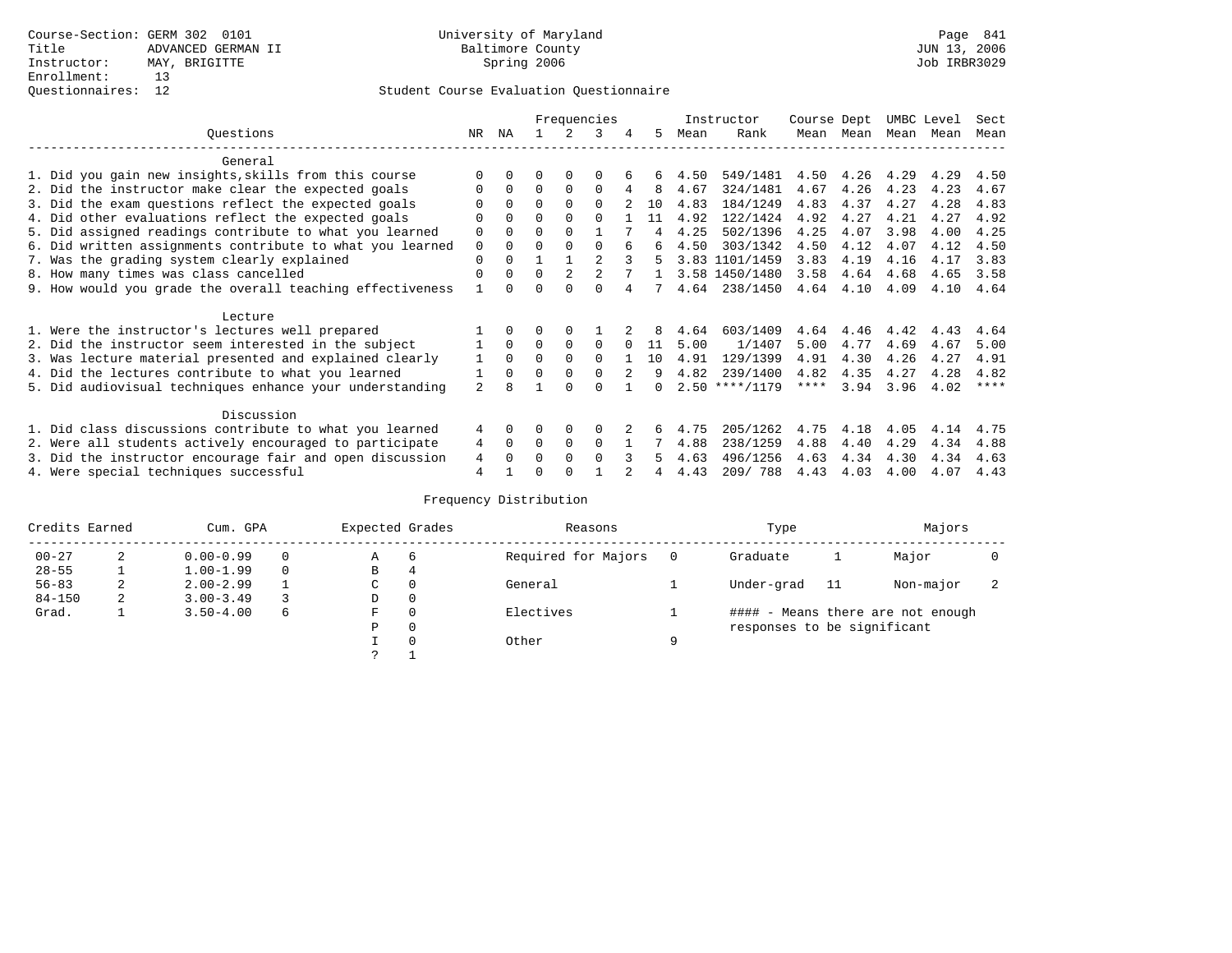## Questionnaires: 10 Student Course Evaluation Questionnaire

|                                                           |          |             |          |             | Frequencies |          |    |      | Instructor | Course Dept |      |      | UMBC Level | Sect |
|-----------------------------------------------------------|----------|-------------|----------|-------------|-------------|----------|----|------|------------|-------------|------|------|------------|------|
| Ouestions                                                 | NR.      | ΝA          |          |             | ર           | 4        | 5  | Mean | Rank       | Mean        | Mean |      | Mean Mean  | Mean |
| General                                                   |          |             |          |             |             |          |    |      |            |             |      |      |            |      |
| 1. Did you gain new insights, skills from this course     |          |             |          | O           | O           |          | 6  | 4.60 | 461/1481   | 4.60        | 4.26 | 4.29 | 4.29       | 4.60 |
| 2. Did the instructor make clear the expected goals       |          | $\Omega$    | $\Omega$ | $\mathbf 0$ | $\Omega$    | 4        | 6  | 4.60 | 399/1481   | 4.60        | 4.26 | 4.23 | 4.23       | 4.60 |
| 3. Did the exam questions reflect the expected goals      |          | $\Omega$    | 0        | $\Omega$    | $\Omega$    |          | 8  | 4.80 | 203/1249   | 4.80        | 4.37 | 4.27 | 4.28       | 4.80 |
| 4. Did other evaluations reflect the expected goals       | 0        | $\Omega$    | 0        | $\Omega$    | $\Omega$    |          | 9  | 4.90 | 136/1424   | 4.90        | 4.27 | 4.21 | 4.27       | 4.90 |
| 5. Did assigned readings contribute to what you learned   | 0        | $\Omega$    | U        | $\Omega$    | $\Omega$    |          | 10 | 5.00 | 1/1396     | 5.00        | 4.07 | 3.98 | 4.00       | 5.00 |
| 6. Did written assignments contribute to what you learned | $\Omega$ | $\Omega$    | 0        | $\Omega$    |             |          | q  | 4.90 | 86/1342    | 4.90        | 4.12 | 4.07 | 4.12       | 4.90 |
| 7. Was the grading system clearly explained               | $\Omega$ | $\Omega$    | 0        | $\Omega$    | $\Omega$    |          | q  | 4.90 | 101/1459   | 4.90        | 4.19 | 4.16 | 4.17       | 4.90 |
| 8. How many times was class cancelled                     | $\Omega$ | $\Omega$    | $\Omega$ | $\Omega$    | 0           | 2        | 8  | 4.80 | 839/1480   | 4.80        | 4.64 | 4.68 | 4.65       | 4.80 |
| 9. How would you grade the overall teaching effectiveness | $\Omega$ |             |          | $\cap$      | $\cap$      |          | 9  | 4.90 | 99/1450    | 4.90        | 4.10 | 4.09 | 4.10       | 4.90 |
| Lecture                                                   |          |             |          |             |             |          |    |      |            |             |      |      |            |      |
| 1. Were the instructor's lectures well prepared           |          |             |          | 0           | 0           |          | 9  | 5.00 | 1/1409     | 5.00        | 4.46 | 4.42 | 4.43       | 5.00 |
| 2. Did the instructor seem interested in the subject      |          | $\Omega$    | $\Omega$ | $\mathbf 0$ | 0           | $\Omega$ | 9  | 5.00 | 1/1407     | 5.00        | 4.77 | 4.69 | 4.67       | 5.00 |
| 3. Was lecture material presented and explained clearly   |          | $\Omega$    | 0        | $\Omega$    | $\Omega$    | $\Omega$ | 9  | 5.00 | 1/1399     | 5.00        | 4.30 | 4.26 | 4.27       | 5.00 |
| 4. Did the lectures contribute to what you learned        |          | $\Omega$    | $\Omega$ | $\Omega$    | $\Omega$    | $\Omega$ | 9  | 5.00 | 1/1400     | 5.00        | 4.35 | 4.27 | 4.28       | 5.00 |
| 5. Did audiovisual techniques enhance your understanding  |          | ∩           |          | U           |             |          |    | 4.44 | 307/1179   | 4.44        | 3.94 | 3.96 | 4.02       | 4.44 |
| Discussion                                                |          |             |          |             |             |          |    |      |            |             |      |      |            |      |
| 1. Did class discussions contribute to what you learned   | 4        |             |          | $\Omega$    | $\Omega$    |          | 6  | 5.00 | 1/1262     | 5.00        | 4.18 | 4.05 | 4.14       | 5.00 |
| 2. Were all students actively encouraged to participate   | 4        | $\mathbf 0$ | $\Omega$ | $\mathbf 0$ | 0           | $\Omega$ | 6  | 5.00 | 1/1259     | 5.00        | 4.40 | 4.29 | 4.34       | 5.00 |
| 3. Did the instructor encourage fair and open discussion  | 4        |             | U        | $\Omega$    | $\Omega$    |          |    | 4.83 | 272/1256   | 4.83        | 4.34 | 4.30 | 4.34       | 4.83 |
| 4. Were special techniques successful                     | 4        |             |          |             | O           |          | 6  | 5.00 | 1/788      | 5.00        | 4.03 | 4.00 | 4.07       | 5.00 |

| Credits Earned |   | Cum. GPA      | Expected Grades |          | Reasons             |   | Type                        |    | Majors                            |  |
|----------------|---|---------------|-----------------|----------|---------------------|---|-----------------------------|----|-----------------------------------|--|
| $00 - 27$      | 0 | $0.00 - 0.99$ | Α               |          | Required for Majors |   | Graduate                    | 0  | Major                             |  |
| $28 - 55$      | 2 | $1.00 - 1.99$ | B               | 4        |                     |   |                             |    |                                   |  |
| $56 - 83$      |   | $2.00 - 2.99$ | ◡               |          | General             |   | Under-grad                  | 10 | Non-major                         |  |
| $84 - 150$     |   | $3.00 - 3.49$ | D               | 0        |                     |   |                             |    |                                   |  |
| Grad.          | 0 | $3.50 - 4.00$ | F               | 0        | Electives           |   |                             |    | #### - Means there are not enough |  |
|                |   |               | Ρ               | 0        |                     |   | responses to be significant |    |                                   |  |
|                |   |               |                 | $\Omega$ | Other               | Q |                             |    |                                   |  |
|                |   |               | っ               |          |                     |   |                             |    |                                   |  |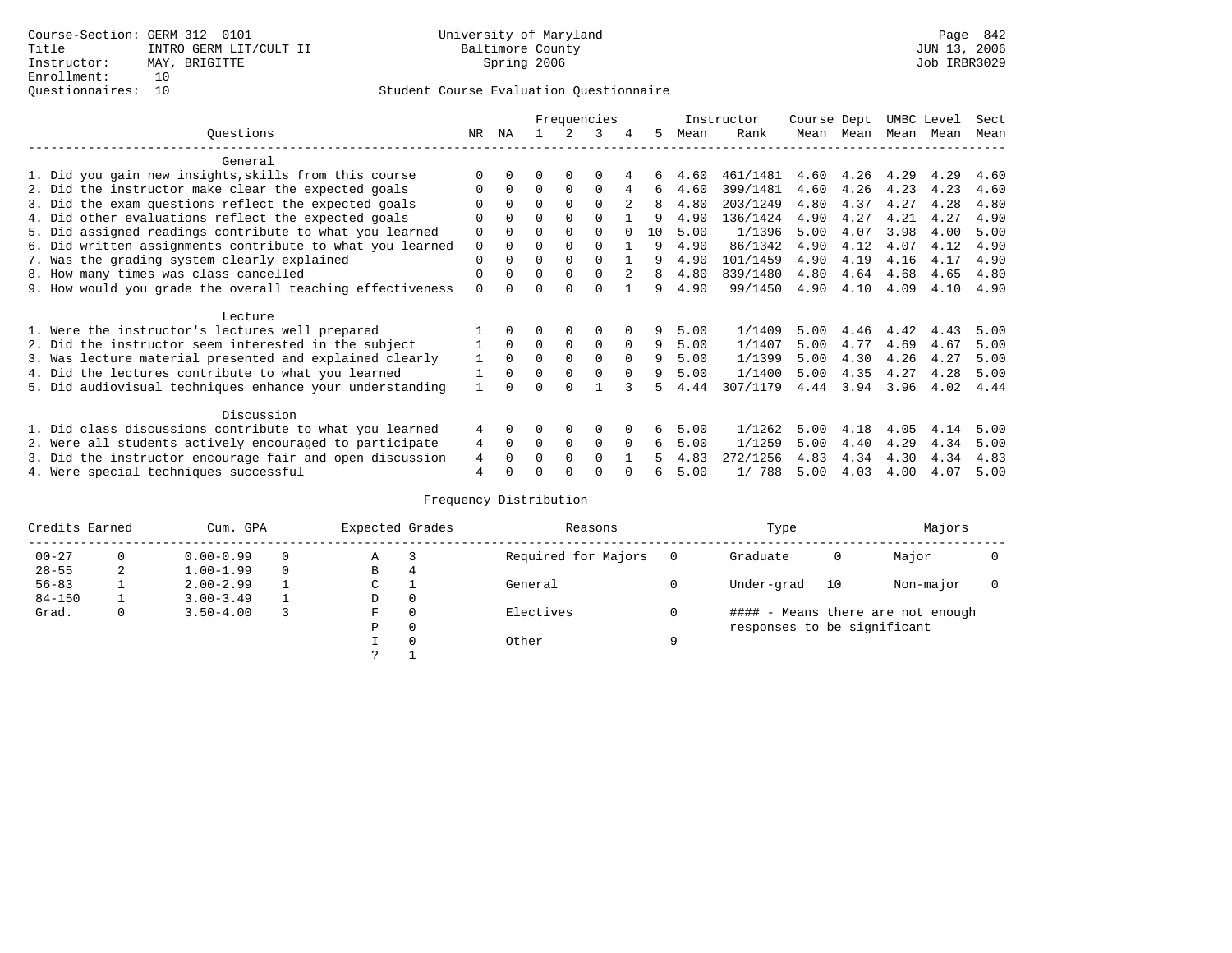|                                                           |              |                |          |             | Frequencies |          |   |      | Instructor | Course Dept |      |      | UMBC Level | Sect |
|-----------------------------------------------------------|--------------|----------------|----------|-------------|-------------|----------|---|------|------------|-------------|------|------|------------|------|
| Questions                                                 | NR           | ΝA             |          |             |             | 4        | 5 | Mean | Rank       | Mean        | Mean | Mean | Mean       | Mean |
| General                                                   |              |                |          |             |             |          |   |      |            |             |      |      |            |      |
| 1. Did you gain new insights, skills from this course     |              |                | O        |             |             |          |   | 4.60 | 461/1481   | 4.60        | 4.26 | 4.29 | 4.29       | 4.60 |
| 2. Did the instructor make clear the expected goals       |              | $\Omega$       | $\Omega$ | $\Omega$    | $\Omega$    |          | 4 | 4.80 | 183/1481   | 4.80        | 4.26 | 4.23 | 4.23       | 4.80 |
| 3. Did the exam questions reflect the expected goals      |              |                | 0        | $\Omega$    | $\Omega$    |          | 3 | 4.75 | 245/1249   | 4.75        | 4.37 | 4.27 | 4.28       | 4.75 |
| 4. Did other evaluations reflect the expected goals       | $\Omega$     | $\Omega$       | 0        | $\Omega$    | $\Omega$    |          | 4 | 4.80 | 178/1424   | 4.80        | 4.27 | 4.21 | 4.27       | 4.80 |
| 5. Did assigned readings contribute to what you learned   | $\mathbf 0$  | $\mathfrak{D}$ | $\Omega$ |             |             | $\cap$   | २ | 5.00 | 1/1396     | 5.00        | 4.07 | 3.98 | 4.00       | 5.00 |
| 6. Did written assignments contribute to what you learned | $\mathbf 0$  |                | U        |             |             |          | 5 | 5.00 | 1/1342     | 5.00        | 4.12 | 4.07 | 4.12       | 5.00 |
| 7. Was the grading system clearly explained               | $\Omega$     |                |          | $\Omega$    | $\Omega$    |          |   | 4.20 | 827/1459   | 4.20        | 4.19 | 4.16 | 4.17       | 4.20 |
| 8. How many times was class cancelled                     | $\Omega$     | $\Omega$       | 0        | $\Omega$    | $\Omega$    | $\Omega$ | 5 | 5.00 | 1/1480     | 5.00        | 4.64 | 4.68 | 4.65       | 5.00 |
| 9. How would you grade the overall teaching effectiveness |              |                |          |             | U           |          |   | 4.50 | 334/1450   | 4.50        | 4.10 | 4.09 | 4.10       | 4.50 |
| Lecture                                                   |              |                |          |             |             |          |   |      |            |             |      |      |            |      |
| 1. Were the instructor's lectures well prepared           |              |                |          |             |             |          |   | 4.75 | 417/1409   | 4.75        | 4.46 | 4.42 | 4.43       | 4.75 |
| 2. Did the instructor seem interested in the subject      |              | $\Omega$       | 0        | $\mathbf 0$ | 0           | $\Omega$ | 4 | 5.00 | 1/1407     | 5.00        | 4.77 | 4.69 | 4.67       | 5.00 |
| 3. Was lecture material presented and explained clearly   |              | $\Omega$       | 0        | $\Omega$    | $\Omega$    | $\Omega$ | 4 | 5.00 | 1/1399     | 5.00        | 4.30 | 4.26 | 4.27       | 5.00 |
| 4. Did the lectures contribute to what you learned        |              | $\Omega$       | $\Omega$ | $\Omega$    | $\Omega$    |          | 2 | 4.50 | 591/1400   | 4.50        | 4.35 | 4.27 | 4.28       | 4.50 |
| 5. Did audiovisual techniques enhance your understanding  | $\mathbf{1}$ |                |          |             |             |          |   | 3.50 | 894/1179   | 3.50        | 3.94 | 3.96 | 4.02       | 3.50 |
| Discussion                                                |              |                |          |             |             |          |   |      |            |             |      |      |            |      |
| 1. Did class discussions contribute to what you learned   |              | 0              | 0        | $\Omega$    | $\Omega$    |          |   | 5.00 | 1/1262     | 5.00        | 4.18 | 4.05 | 4.14       | 5.00 |
| 2. Were all students actively encouraged to participate   |              | $\Omega$       | $\Omega$ | $\Omega$    | $\Omega$    |          | 3 | 4.75 | 358/1259   | 4.75        | 4.40 | 4.29 | 4.34       | 4.75 |
| 3. Did the instructor encourage fair and open discussion  | 1            | $\Omega$       | 0        | $\Omega$    | $\Omega$    | $\Omega$ |   | 5.00 | 1/1256     | 5.00        | 4.34 | 4.30 | 4.34       | 5.00 |
| 4. Were special techniques successful                     |              |                |          |             |             |          |   | 4.00 | 394/788    | 4.00        | 4.03 | 4.00 | 4.07       | 4.00 |

| Credits Earned |          | Cum. GPA      |          | Expected Grades |          | Reasons             |   | Type                        |   | Majors                            |  |
|----------------|----------|---------------|----------|-----------------|----------|---------------------|---|-----------------------------|---|-----------------------------------|--|
| $00 - 27$      | $\Omega$ | $0.00 - 0.99$ |          | А               | -2       | Required for Majors | 0 | Graduate                    | 0 | Major                             |  |
| $28 - 55$      | 0        | $1.00 - 1.99$ |          | В               |          |                     |   |                             |   |                                   |  |
| $56 - 83$      |          | $2.00 - 2.99$ |          | $\sim$<br>J     |          | General             |   | Under-grad                  | 5 | Non-major                         |  |
| $84 - 150$     |          | $3.00 - 3.49$ | $\Omega$ | D               | 0        |                     |   |                             |   |                                   |  |
| Grad.          | 0        | $3.50 - 4.00$ | 2        | F               | 0        | Electives           | 0 |                             |   | #### - Means there are not enough |  |
|                |          |               |          | Ρ               | 0        |                     |   | responses to be significant |   |                                   |  |
|                |          |               |          |                 | $\Omega$ | Other               |   |                             |   |                                   |  |
|                |          |               |          |                 |          |                     |   |                             |   |                                   |  |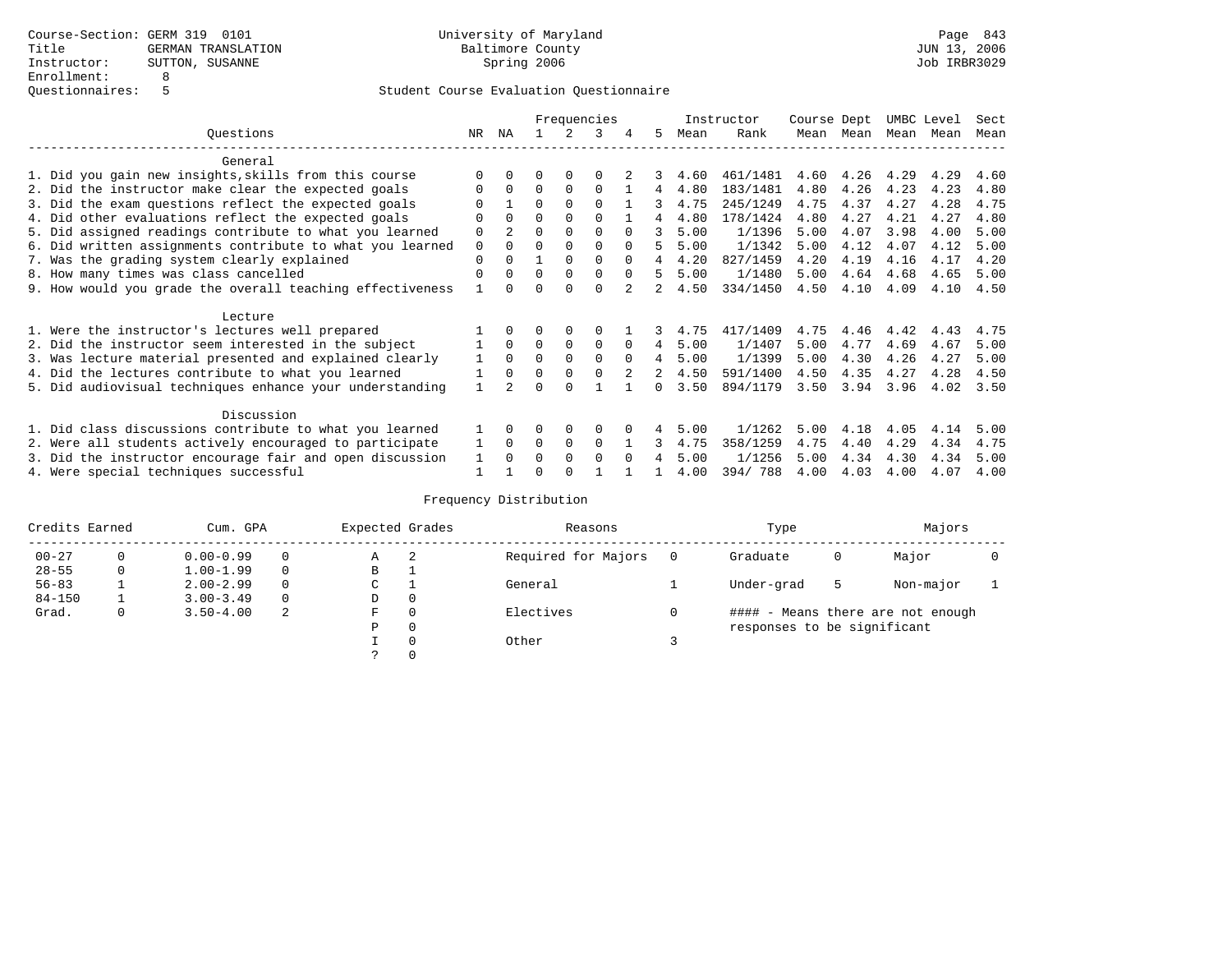|                                                           |          |              |              |          | Frequencies |          |             |      | Instructor | Course Dept |      |      | UMBC Level | Sect |
|-----------------------------------------------------------|----------|--------------|--------------|----------|-------------|----------|-------------|------|------------|-------------|------|------|------------|------|
| Ouestions                                                 | NR       | ΝA           |              |          |             | 4        | 5           | Mean | Rank       | Mean        | Mean | Mean | Mean       | Mean |
| General                                                   |          |              |              |          |             |          |             |      |            |             |      |      |            |      |
| 1. Did you gain new insights, skills from this course     |          |              |              | $\Omega$ |             |          |             | 5.00 | 1/1481     | 5.00        | 4.26 | 4.29 | 4.45       | 5.00 |
| 2. Did the instructor make clear the expected goals       | 0        | $\Omega$     | 0            | $\Omega$ | $\Omega$    |          |             | 4.50 | 517/1481   | 4.50        | 4.26 | 4.23 | 4.32       | 4.50 |
| 3. Did the exam questions reflect the expected goals      |          |              | U            | $\Omega$ | $\Omega$    | $\Omega$ |             | 5.00 | 1/1249     | 5.00        | 4.37 | 4.27 | 4.44       | 5.00 |
| 4. Did other evaluations reflect the expected goals       | 0        | $\Omega$     | 0            | $\Omega$ | $\Omega$    | $\Omega$ | 2           | 5.00 | 1/1424     | 5.00        | 4.27 | 4.21 | 4.35       | 5.00 |
| 5. Did assigned readings contribute to what you learned   | 0        | $\Omega$     |              | $\Omega$ | $\Omega$    | $\Omega$ | 2           | 5.00 | 1/1396     | 5.00        | 4.07 | 3.98 | 4.09       | 5.00 |
| 6. Did written assignments contribute to what you learned | $\Omega$ | $\Omega$     |              | $\Omega$ | $\Omega$    | $\Omega$ | 2           | 5.00 | 1/1342     | 5.00        | 4.12 | 4.07 | 4.21       | 5.00 |
| 7. Was the grading system clearly explained               | $\Omega$ | $\Omega$     | 0            | $\Omega$ | $\Omega$    | $\Omega$ | $2^{\circ}$ | 5.00 | 1/1459     | 5.00        | 4.19 | 4.16 | 4.25       | 5.00 |
| 8. How many times was class cancelled                     |          | $\Omega$     | <sup>0</sup> | $\Omega$ | 0           | $\Omega$ |             | 5.00 | 1/1480     | 5.00        | 4.64 | 4.68 | 4.74       | 5.00 |
| 9. How would you grade the overall teaching effectiveness | 0        | <sup>n</sup> |              |          |             |          |             | 4.50 | 334/1450   | 4.50        | 4.10 | 4.09 | 4.28       | 4.50 |
| Lecture                                                   |          |              |              |          |             |          |             |      |            |             |      |      |            |      |
| 1. Were the instructor's lectures well prepared           |          |              |              | $\Omega$ | 0           |          | 2           | 5.00 | 1/1409     | 5.00        | 4.46 | 4.42 | 4.51       | 5.00 |
| 2. Did the instructor seem interested in the subject      |          | $\Omega$     | 0            | $\Omega$ | $\Omega$    | $\Omega$ | 2           | 5.00 | 1/1407     | 5.00        | 4.77 | 4.69 | 4.79       | 5.00 |
| 3. Was lecture material presented and explained clearly   |          | $\Omega$     | 0            | $\Omega$ | $\Omega$    | $\Omega$ |             | 5.00 | 1/1399     | 5.00        | 4.30 | 4.26 | 4.36       | 5.00 |
| 4. Did the lectures contribute to what you learned        | 0        | $\Omega$     | 0            | $\Omega$ | $\Omega$    | $\Omega$ |             | 5.00 | 1/1400     | 5.00        | 4.35 | 4.27 | 4.38       | 5.00 |
| 5. Did audiovisual techniques enhance your understanding  | 0        |              |              |          |             |          |             | 5.00 | 1/1179     | 5.00        | 3.94 | 3.96 | 4.07       | 5.00 |

| Credits Earned |   | Cum. GPA      | Expected Grades |          | Reasons             |   | Type                        |   | Majors                            |  |
|----------------|---|---------------|-----------------|----------|---------------------|---|-----------------------------|---|-----------------------------------|--|
| $00 - 27$      |   | $0.00 - 0.99$ | Α               | 0        | Required for Majors |   | Graduate                    | 0 | Major                             |  |
| $28 - 55$      |   | $1.00 - 1.99$ | В               |          |                     |   |                             |   |                                   |  |
| $56 - 83$      |   | $2.00 - 2.99$ | C               |          | General             |   | Under-grad                  | 2 | Non-major                         |  |
| $84 - 150$     |   | $3.00 - 3.49$ | D               | $\Omega$ |                     |   |                             |   |                                   |  |
| Grad.          | 0 | $3.50 - 4.00$ | F               | $\Omega$ | Electives           |   |                             |   | #### - Means there are not enough |  |
|                |   |               | Ρ               | 0        |                     |   | responses to be significant |   |                                   |  |
|                |   |               |                 |          | Other               | ∠ |                             |   |                                   |  |
|                |   |               |                 |          |                     |   |                             |   |                                   |  |